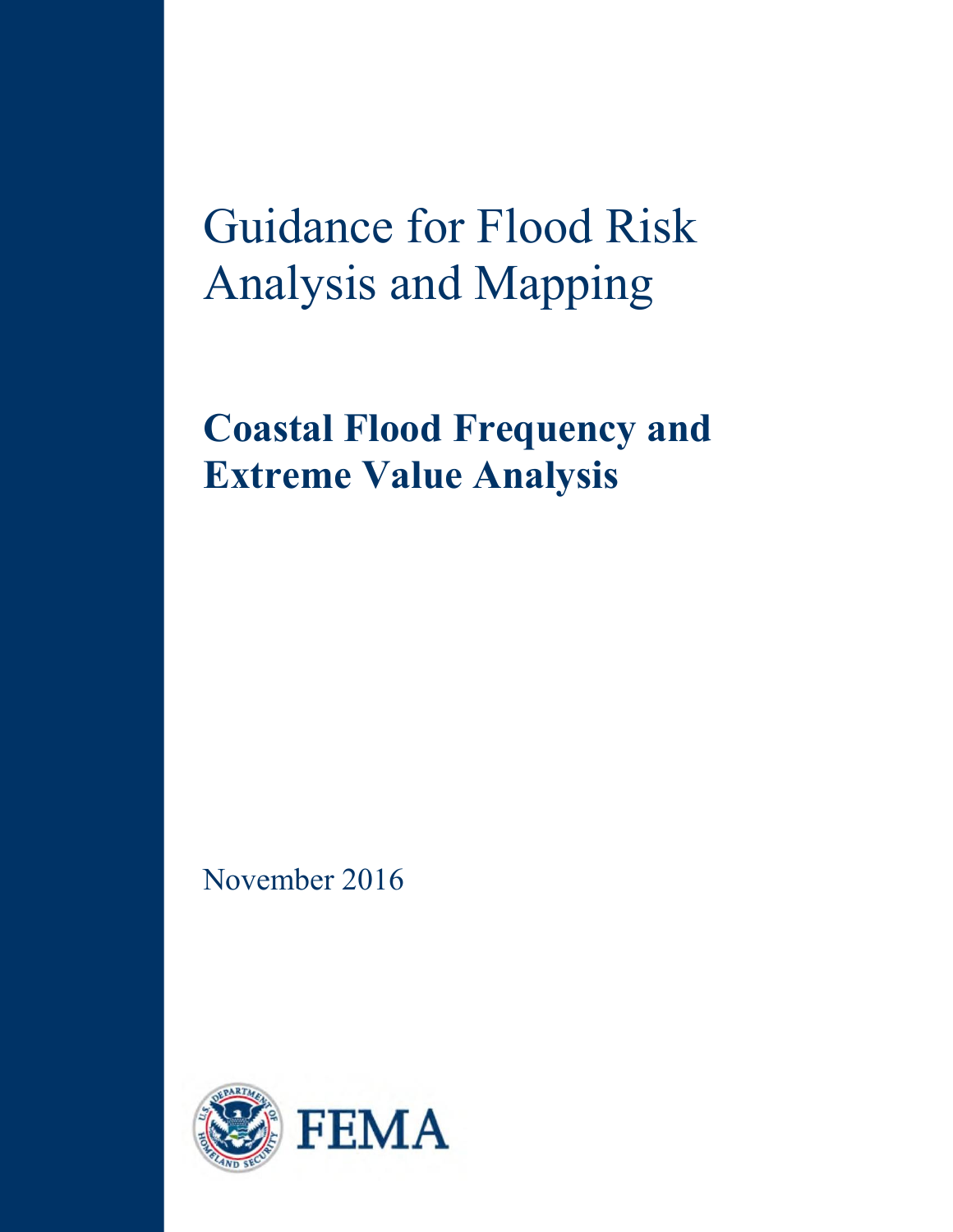Requirements for the Federal Emergency Management Agency (FEMA) Risk Mapping, Assessment, and Planning (Risk MAP) Program are specified separately by statute, regulation, or FEMA policy (primarily the Standards for Flood Risk Analysis and Mapping). This document provides guidance to support the requirements and recommends approaches for effective and efficient implementation. Alternate approaches that comply with all requirements are acceptable.

For more information, please visit the FEMA Guidelines and Standards for Flood Risk Analysis and Mapping webpage [\(www.fema.gov/guidelines-and-standards-flood-risk-analysis-and](http://www.fema.gov/guidelines-and-standards-flood-risk-analysis-and-mapping)[mapping\)](http://www.fema.gov/guidelines-and-standards-flood-risk-analysis-and-mapping). Copies of the Standards for Flood Risk Analysis and Mapping policy, related guidance, technical references, and other information about the guidelines and standards development process are all available here. You can also search directly by document title at [www.fema.gov/library.](http://www.fema.gov/library)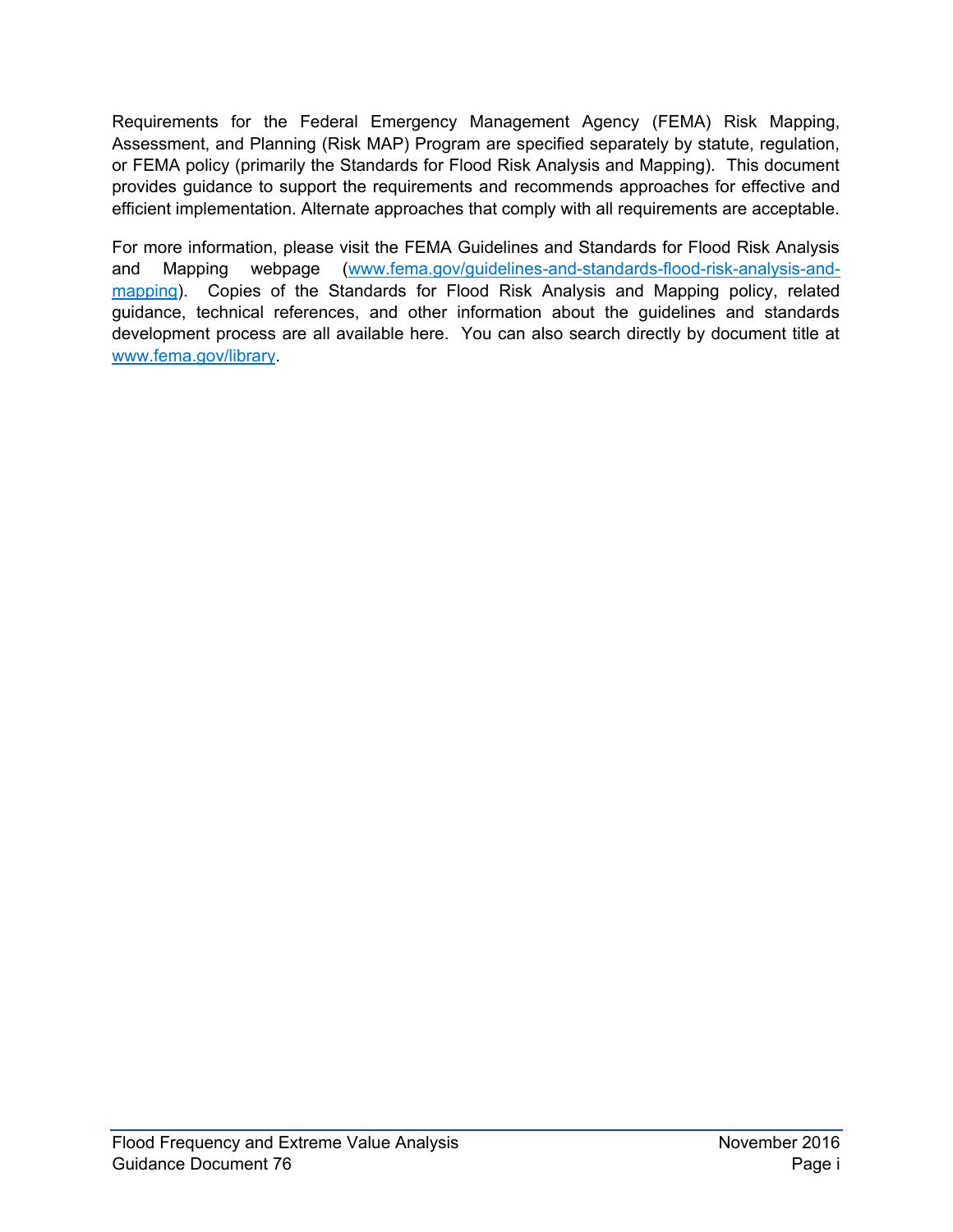# Table of Revisions

| <b>Affected Section or</b><br><b>Subsection</b> | <b>Date</b>      | <b>Description</b>                                                                                                                                                                                                                                                                                    |
|-------------------------------------------------|------------------|-------------------------------------------------------------------------------------------------------------------------------------------------------------------------------------------------------------------------------------------------------------------------------------------------------|
| <b>First Publication</b>                        | November<br>2016 | Initial version of new transformed guidance. The content<br>was derived from the Guidelines and Specifications for<br>Flood Hazard Mapping Partners, Procedure Memoranda,<br>and/or Operating Guidance documents. It has been<br>reorganized and is being published separately from the<br>standards. |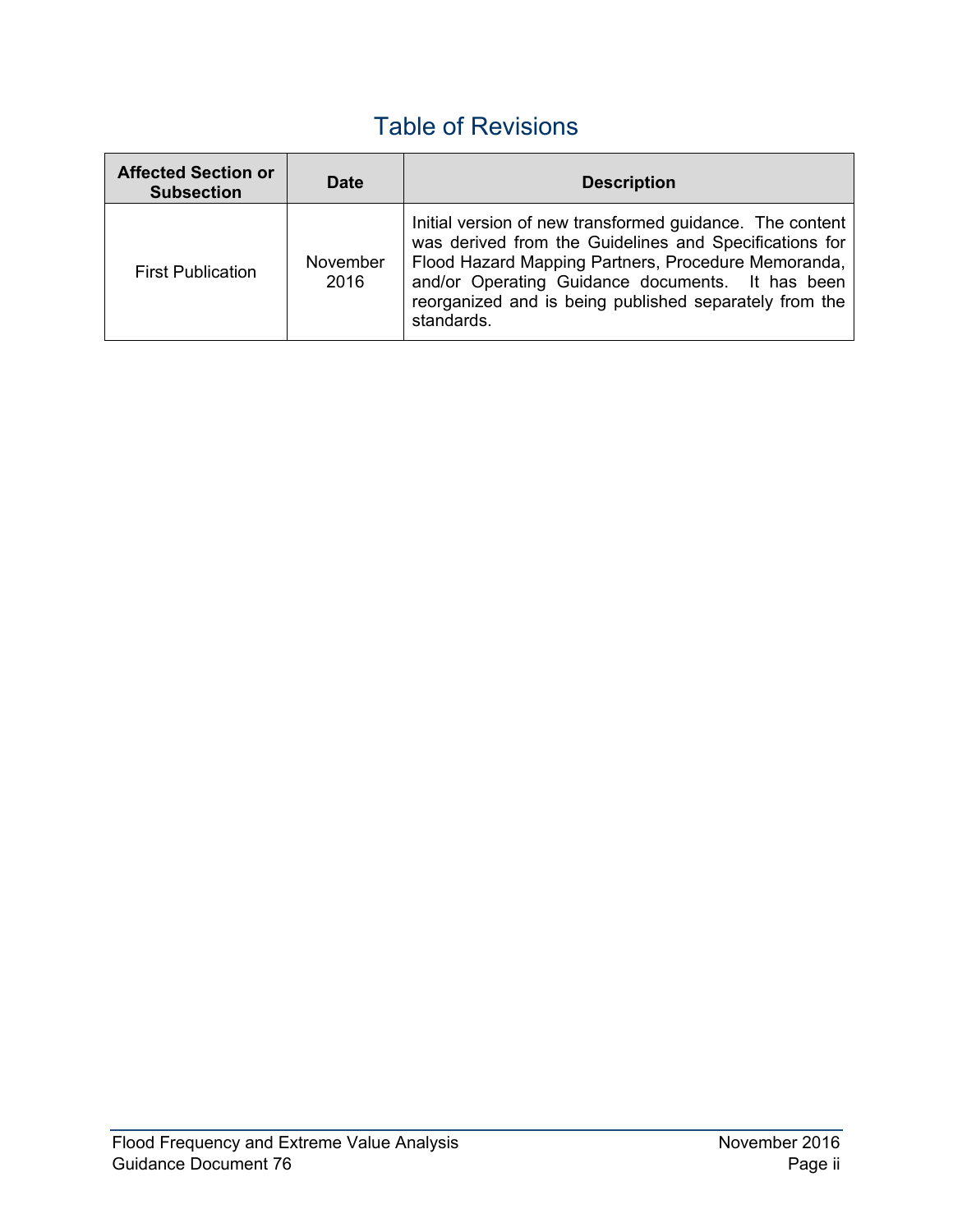# Table of Contents

| 1.0 |                                                                                    |
|-----|------------------------------------------------------------------------------------|
| 1.1 |                                                                                    |
| 1.2 |                                                                                    |
| 1.3 |                                                                                    |
| 1.4 |                                                                                    |
| 1.5 |                                                                                    |
| 1.6 |                                                                                    |
| 2.0 |                                                                                    |
| 2.1 |                                                                                    |
| 2.2 |                                                                                    |
| 2.3 | Method of Moments: Probability-weighted Moments and Linear Moments 10              |
| 2.4 |                                                                                    |
| 3.0 | Extreme Value Analysis in a Flood Insurance Study (FIS) FEMA Flood Map Project  12 |
| 3.1 |                                                                                    |
| 3.2 |                                                                                    |
| 4.0 |                                                                                    |
| 4.1 |                                                                                    |
| 4.2 |                                                                                    |
| 4.3 |                                                                                    |
| 4.4 |                                                                                    |
| 5.0 |                                                                                    |
|     |                                                                                    |

# List of Figures

| Figure 4.1 Schematic Illustration of Riverine and Surge Rate Combination 16 |
|-----------------------------------------------------------------------------|
|-----------------------------------------------------------------------------|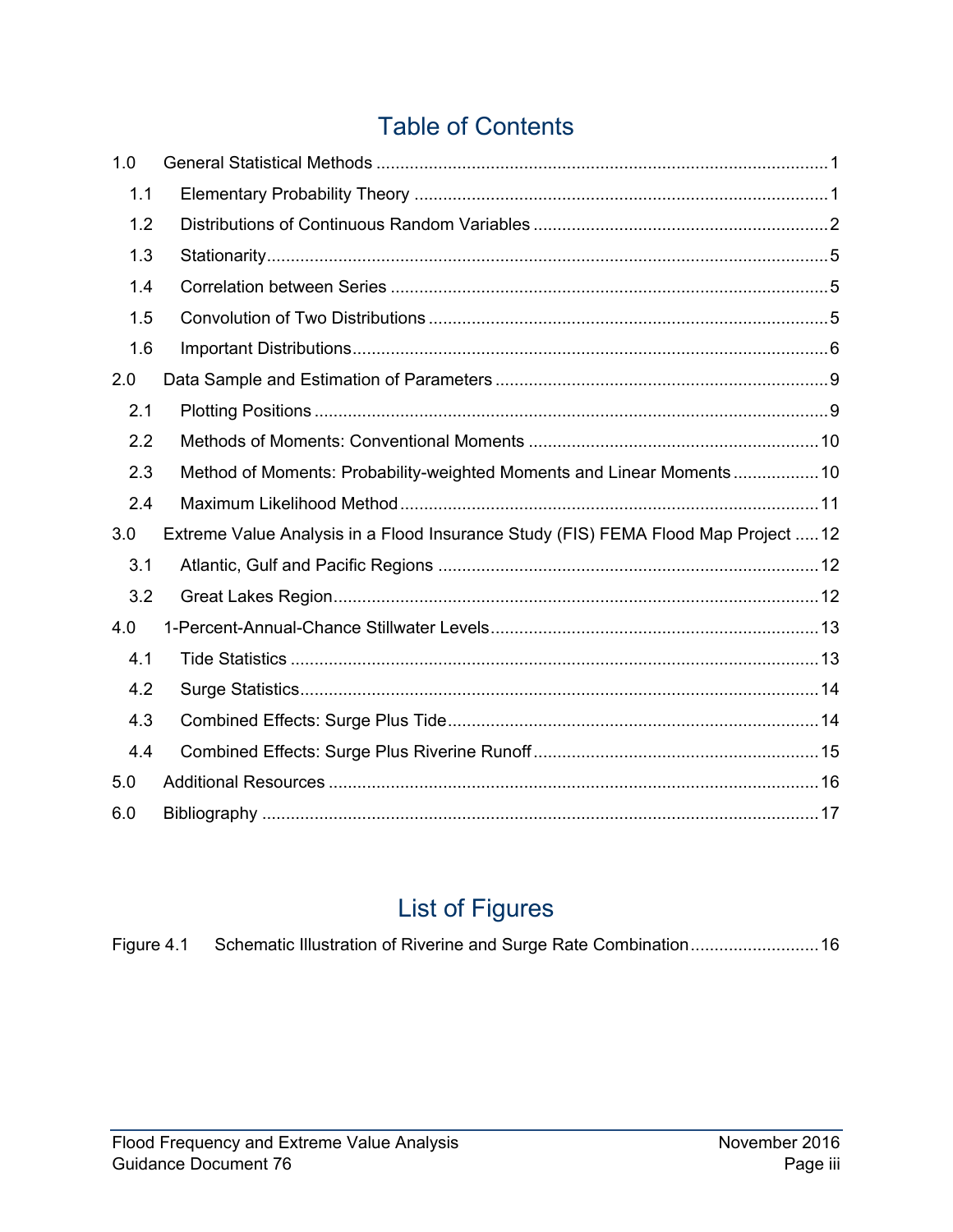## <span id="page-4-0"></span>**1.0 General Statistical Methods**

This document summarizes the most common statistical methods used to establish the 1 percent-annual-chance flood elevation for FEMA coastal Flood Map Projects. The following approach is used when at least 30 years of observational record is available. In this *extreme value analysis* approach, the data are used to establish a *probability distribution* that is assumed to describe the flooding process and that can be evaluated by using the data to determine the flood elevation at any frequency. The observational record length influences the fit of the probability distribution such that longer records improve the fit.

*Coastal: Statistical Simulation Methods* (FEMA 2016a) contains guidance on an alternate approach that is used when an adequate observational record of flood levels does not exist. In this case, it may be possible to simulate the flood process using hydrodynamic models driven by meteorological or other processes for which adequate data exist. That is, the hydrodynamic model (perhaps describing storm surge or waves) provides the link between the known statistics of the generating forces and the desired statistics of flood levels.

The present discussion begins with the basic concepts of probability theory and introduces the concept of a continuous probability distribution. The distributions which are most commonly used, as well as methods to fit these to the observed record, are described along with recommendations for FEMA Flood Map Project applications. A list of suggested additional information resources is included at the end of the subsection.

## <span id="page-4-1"></span>**1.1 Elementary Probability Theory**

Probability theory deals with the characterization of random events and, in particular, with the likelihood of the occurrence of particular outcomes. The word "probability" has many meanings, and there are conceptual difficulties with all of them in practical applications such as flood studies. The common frequency notion is assumed here: the probability of an event is equal to the fraction of times it would occur during the repetition of a large number of identical *trials*. For example, if one considers an annual storm season to represent a trial, and if the event under consideration is occurrence of a flood exceeding a given elevation, then the annual probability of that event is the fraction of years in which it occurs in the limit of an infinite period of observation. Clearly, this notion is entirely conceptual and cannot truly be the source of a probability estimate.

An alternate measure of the likelihood of an event is its expected *rate of occurrence*, which differs from its probability in an important way. Whereas probability is a pure number and must lie between zero and one, a rate of occurrence is a measure with physical dimensions (reciprocal of time) that can take on any value, including values greater than one. In many cases, when one speaks of the probability of a particular flood level, one actually means its rate of occurrence; thinking in terms of physical rate can help to clarify an analysis.

To begin, a number of elementary probability rules are reviewed. If an event occurs with probability P in some trial, then it fails to occur with probability *Q = 1 – P*. This is a consequence of the fact that the sum of the probabilities of all possible results must equal unity, by the definition of total probability: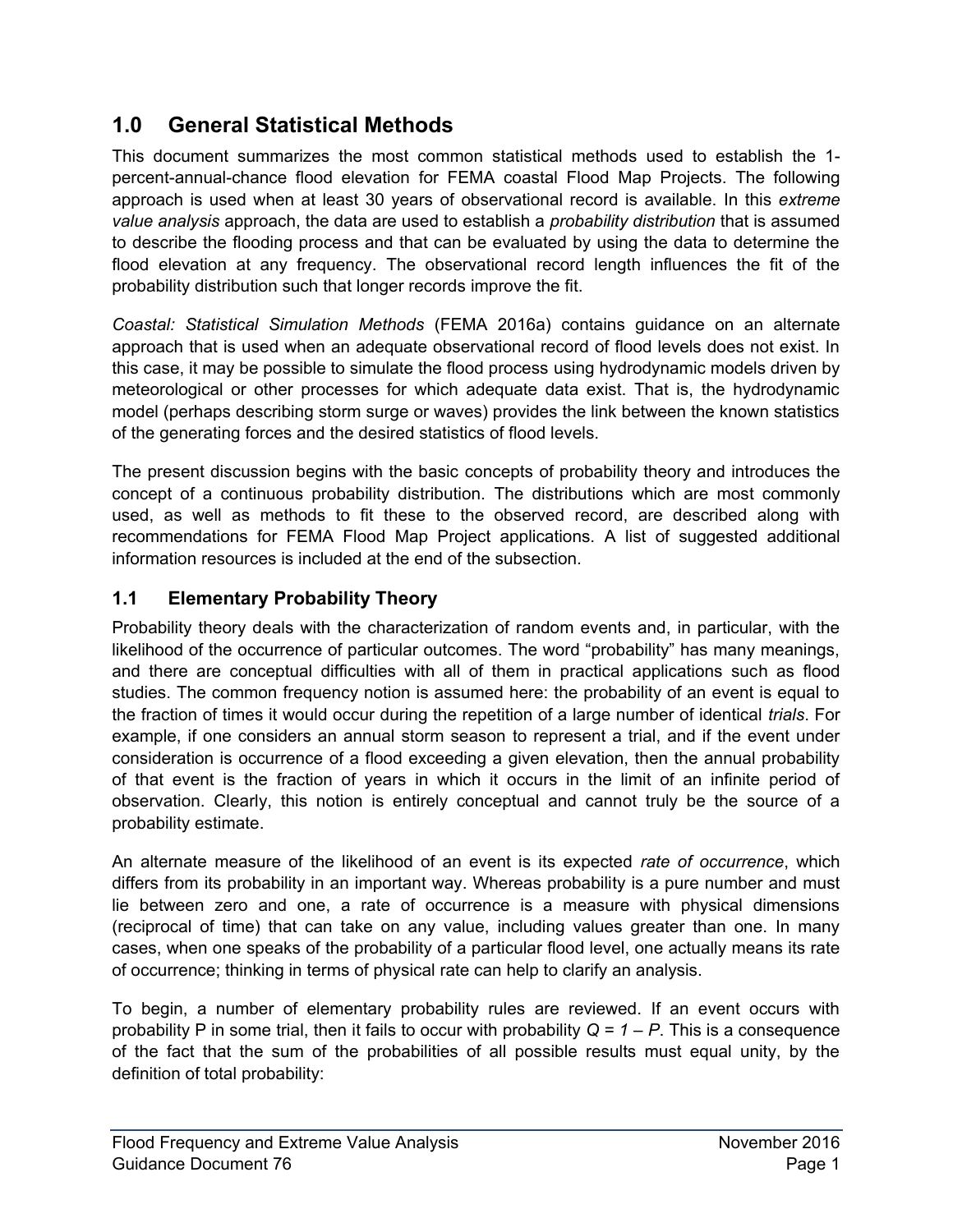$$
\sum_{i} P(A_i) = 1
$$
 (Eq. 1-1)

in which the summation is over all possible outcomes of the trial.

If *A* and *B* are two events, the probability that either *A* or *B* occurs is given by:

$$
P(A \text{ or } B) = P(A) + P(B) - P(A \text{ and } B)
$$
 (Eq. 1-2)

If *A* and *B* are *mutually exclusive*, then the third term on the right-hand side is zero, and the probability of obtaining either outcome is the sum of the two individual probabilities.

If the probability of *A* is contingent on the prior occurrence of *B*, then the *conditional probability* of *A* given the occurrence of *B* is defined to be:

$$
P(A | B) = \frac{P(AB)}{P(B)}
$$
 (Eq. 1-3)

in which *P(AB)* denotes the probability of both *A* and *B* occurring.

If *A* and *B* are *stochastically independent*, *P(A|B)* must equal *P(A)*. Then the definition of conditional probability just stated gives the probability of occurrence of both *A* and *B* as:

$$
P(AB) = P(A)P(B)
$$
 (Eq. 1-4)

This expression generalizes for the joint probability of any number of independent events, as:

$$
P(ABC...) = P(A)P(B)P(C)...
$$
 (Eq. 1-5)

As a simple application of this rule, consider the chance of experiencing at least one base flood (P = 0.01) in 100 years. This is 1 minus the chance of experiencing no such flood in 100 years. The chance of experiencing no such flood in 1 year is 0.99, and if it is granted that floods in different years are independent, then the chance of not experiencing such a flood in 100 years is  $0.99^{100}$  according to Equation 1-5, or 0.366. Consequently, the chance of experiencing at least one base flood in 100 years is  $1 - 0.366 = 0.634$ , or about 63 percent.

#### <span id="page-5-0"></span>**1.2 Distributions of Continuous Random Variables**

A continuous random variable can take on any value from a continuous range, not just a discrete set of values. The instantaneous ocean surface elevation at a point is an example of a continuous random variable. So, too, is the annual maximum water level at a point. If such a variable is observed a number of times, a set of differing values *distributed* in some manner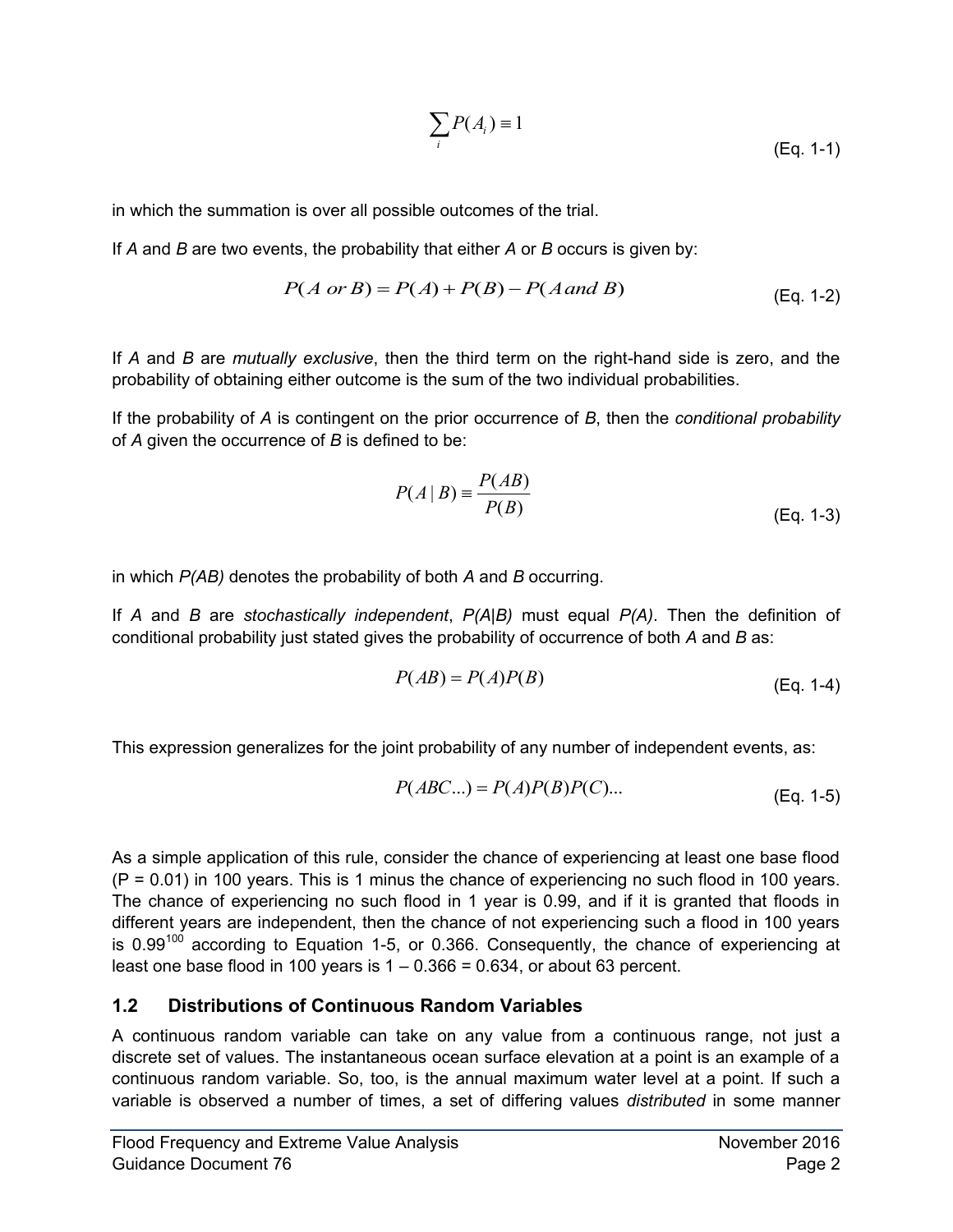over a range is found; this fact suggests the idea of a *probability distribution*. The observed values are a data *sample*.

If the *probability density function*, PDF, of *x* is defined as *f(x)*, such that the probability of observing the continuous random variable x to fall between *x* and *x + dx* is *f(x) dx* then, in accordance with the definition of total probability stated above:

$$
\int_{-\infty}^{\infty} f(x) dx = 1
$$
 (Eq. 1-6)

If the upper limit of integration is taken to be the level L, rather than infinity, the *cumulative distribution function*, CDF, denoted by *F(x)*, is derived which specifies the probability of obtaining a value of L or less:

$$
F(x \le L) \equiv \int_{-\infty}^{L} f(x) \, dx \tag{Eq. 1-7}
$$

It is assumed that the observed set of values, the sample, is derived by random sampling from a *parent distribution*. That is, there exists some unknown function, *f(x)*, from which the observed sample is obtained by random selection. No two samples taken from the same distribution will be exactly the same. Furthermore, random variables of interest in engineering cannot assume values over an unbounded range, as suggested by the integration limits in the expressions shown above. In particular, the lower bound for flood elevation at a point can be no less than ground level, wind speed cannot be less than zero, among other physical constraints. Upper bounds also exist, but they cannot be precisely specified; whatever occurs can be exceeded, if only slightly. Consequently, the usual approximation is that the upper bound of a distribution is taken to be infinity, whereas a lower bound may need to be specified based on physical constraints.

If the nature of the parent distribution can be inferred from the properties of a sample, then the distribution provides the complete statistics of the variable. If, for example, 30 years of annual peak flood data are available, and if these data can be used to specify the underlying distribution, then one can easily obtain the 10-, 2-, 1-, and 0.2-percent-annual-chance flood levels by computing *x* such that *F(x)* is 0.90, 0.98, 0.99, and 0.998, respectively.

The entirety of the information contained in the PDF can be represented by its moments. For the normal distribution, the *mean*,  $\mu$ , specifies the *location* of the distribution and is the first moment about the origin:

$$
\mu = \int_{-\infty}^{\infty} x f(x) \, dx \tag{Eq. 1-8}
$$

Two other common measures of the location of the distribution are the mode, which is the value of *x* for which *f* is maximum, and the median, which is the value of *x* for which *F* is 0.5.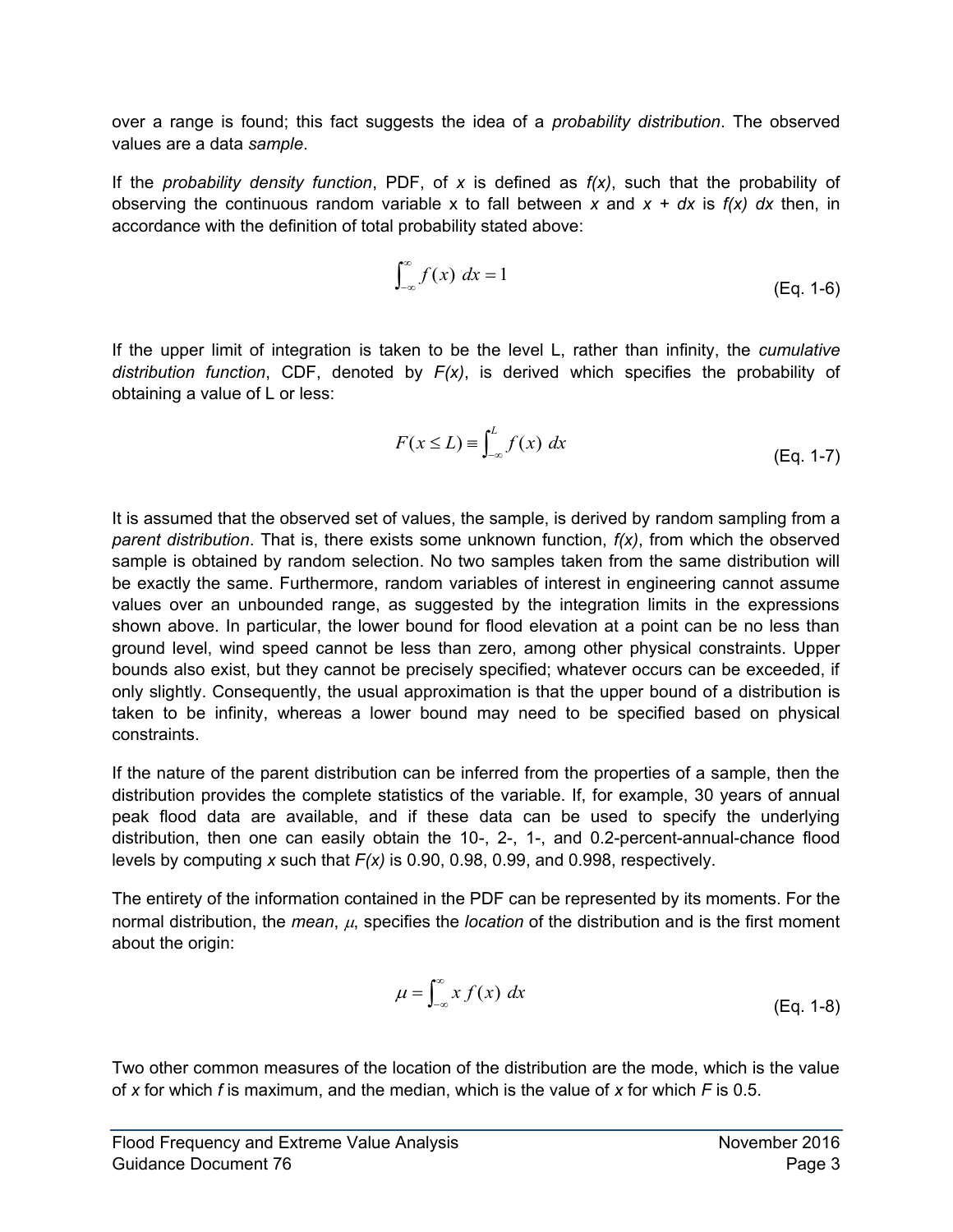The spread of the distribution is measured by its variance,  $\sigma^2$ , which is the second moment about the mean:

$$
\sigma^2 = \int_{-\infty}^{\infty} (x - \mu)^2 f(x) dx
$$
 (Eq. 1-9)

The *standard deviation,*  $\sigma$ , is the square root of the variance.

The third and fourth moments are called the skew and the kurtosis, respectively; still higher moments fill in more details of the distribution shape, but they are seldom encountered in practice. If the variable is measured about the mean and is normalized by the standard deviation, then the *coefficient of skewness*, measuring the asymmetry of the distribution about the mean, is:

$$
\eta_3 = \int_{-\infty}^{\infty} \left(\frac{x-\mu}{\sigma}\right)^3 f(x) \, dx \tag{Eq. 1-10}
$$

and the *coefficient of kurtosis*, measuring the peakedness of the distribution, is:

$$
\eta_4 = \int_{-\infty}^{\infty} \left(\frac{x - \mu}{\sigma}\right)^4 f(x) \, dx \tag{Eq. 1-11}
$$

These four parameters are properties of the continuous distribution, not of discrete samples. However, the sample has its own set of corresponding parameters. For example, the *sample mean* is:

$$
\overline{x} = \frac{1}{n} \sum_{i} x_i
$$
 (Eq. 1-12)

which is the average of the sample values. The *sample variance* is:

$$
s^{2} = \frac{1}{n-1} \sum_{i} (x_{i} - \bar{x})^{2}
$$
 (Eq. 1-13)

while the sample skew and kurtosis are:

$$
C_{S} = \frac{n}{(n-1)(n-2)s^{3}} \sum_{i} (x_{i} - \bar{x})^{3}
$$
 (Eq. 1-14)

$$
C_K = \frac{n(n+1)}{(n-1)(n-2)(n-3)s^4} \sum_{i} (x_i - \overline{x})^4
$$
 (Eq. 1-15)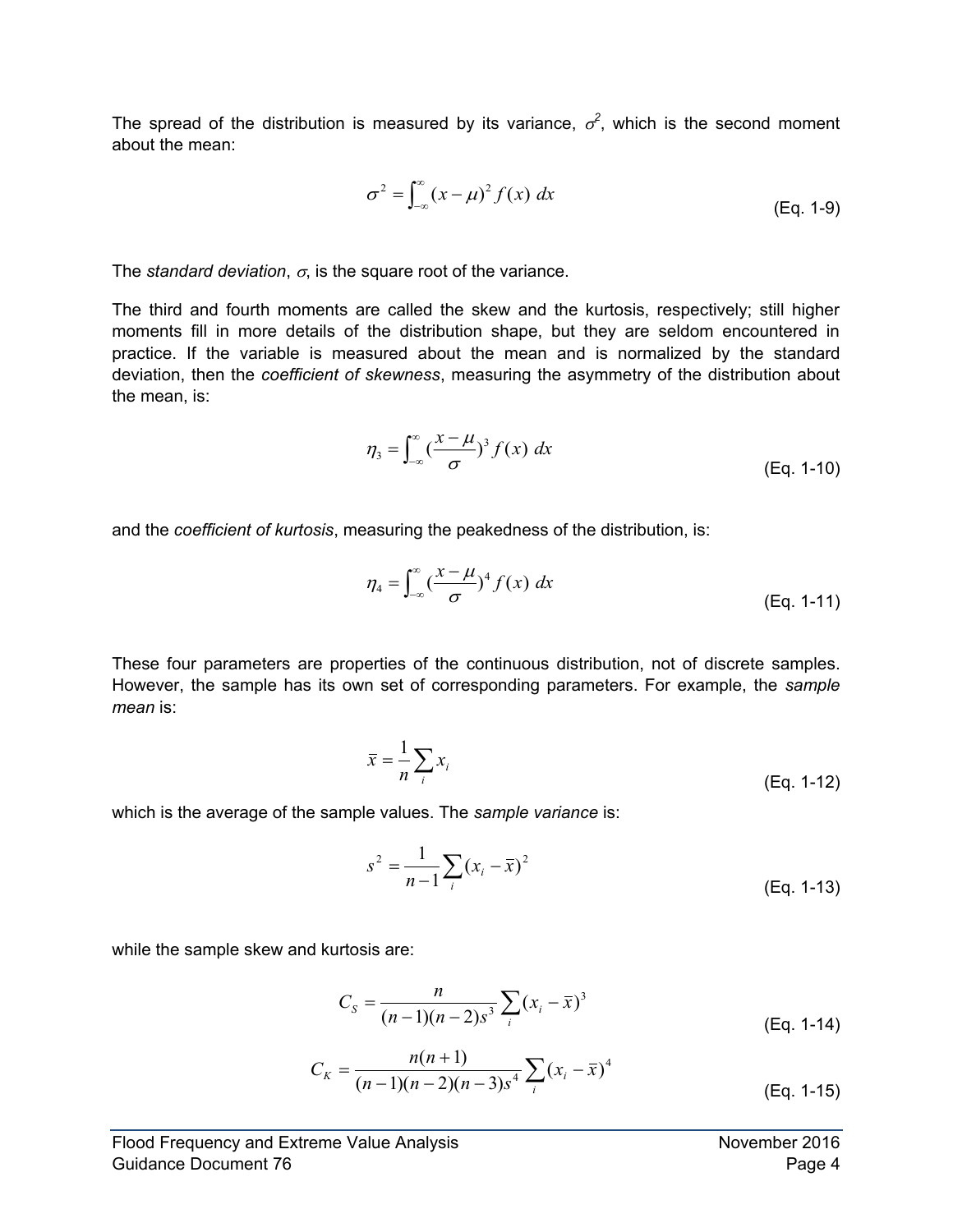Note that in some literature, the kurtosis is reduced by 3, so the kurtosis of the normal distribution becomes zero; it is then called the *excess* kurtosis.

#### <span id="page-8-0"></span>**1.3 Stationarity**

Roughly speaking, a random process is said to be stationary if it is not changing over time, or if its statistical measures remain constant. Many statistical tests can be performed to help determine whether a record displays a significant trend that might indicate nonstationarity. A simple test is the Spearman Rank Order Test. This is a nonparametric test operating on the ranks of the individual values sorted in both magnitude and time. The Spearman *R* statistic is defined as:

$$
R = 1 - \frac{6\sum_{i} (d_i)^2}{n(n^2 - 1)}
$$
 (Eq. 1-16)

in which *d* is the difference between the magnitude rank and the sequence rank of a given value. The statistical significance of *R* computed from Equation 1-16 can be found in published tables of Spearman's  $R$  for  $n-2$  degrees of freedom.

## <span id="page-8-1"></span>**1.4 Correlation between Series**

Two random variables may or may not be statistically dependent. Dependence means that knowing the value of one of the variables permits a degree of inference regarding the value of the other. Whether paired data (*x,y*), such as simultaneous measurements of wave height and period, are interdependent or correlated is usually measured by their *linear correlation coefficient*:

$$
r = \frac{\sum_{i} (x_i - \overline{x})(y_i - \overline{y})}{\sqrt{\sum_{i} (x_i - \overline{x})^2} \sqrt{\sum_{i} (y_i - \overline{y})^2}}
$$
\n(Eq. 1-17)

This correlation coefficient indicates the strength of the correlation. An *r* value of +1 or -1 indicates perfect correlation, so a cross-plot of *y* versus *x* would lie on a straight line with positive or negative slope, respectively. If the correlation coefficient is near zero, then such a plot would show random scatter with no apparent trend.

## <span id="page-8-2"></span>**1.5 Convolution of Two Distributions**

If a random variable, *z*, is the simple direct sum of the two random variables *x* and *y*, then the distribution of *z* is given by the convolution integral: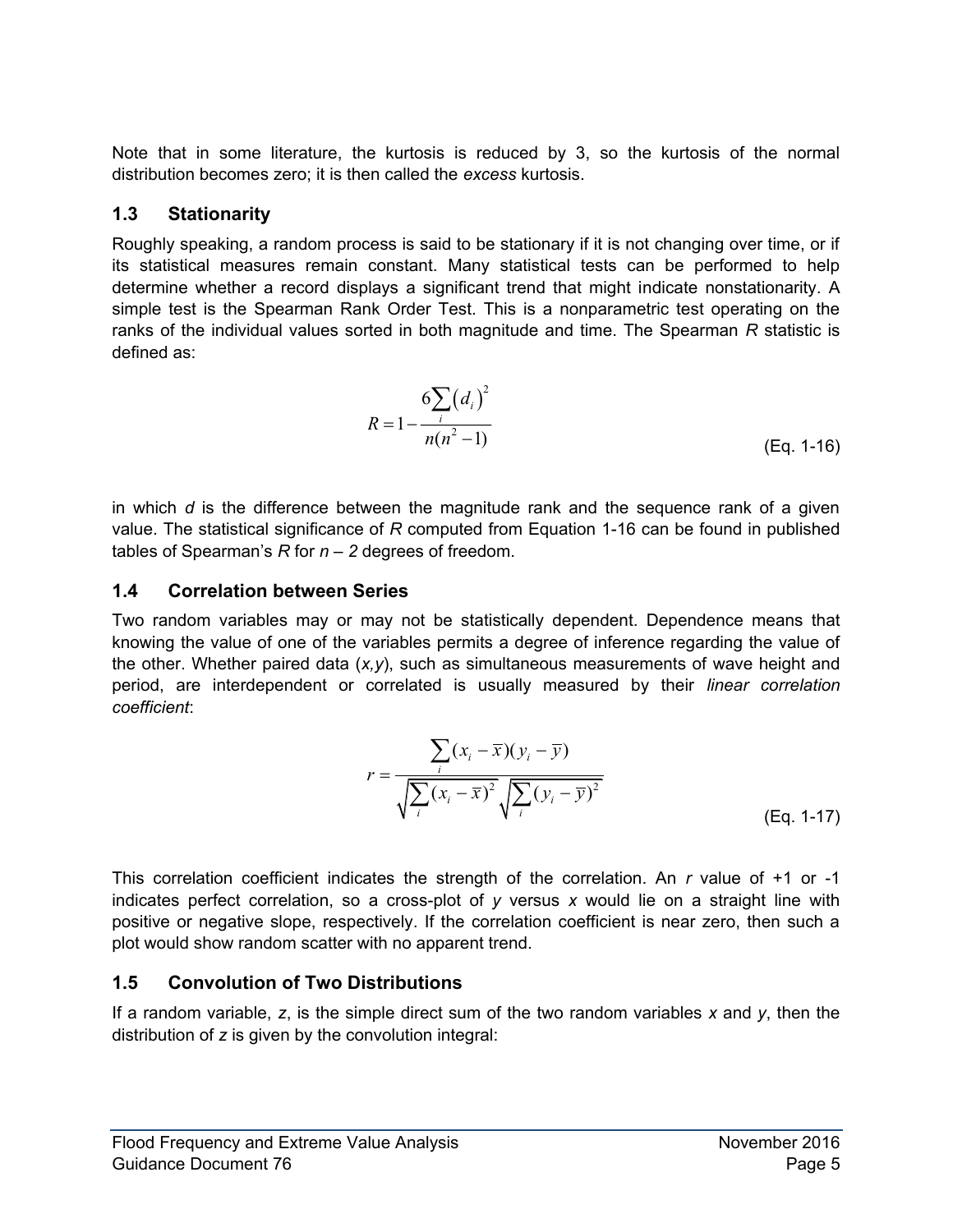$$
f_z(z) = \int_{-\infty}^{\infty} f_x(T) f_y(z - T) dT
$$
 (Eq. 1-18)

in which subscripts specify the appropriate distribution function. This equation can be used, for example, to determine the distribution of the sum of storm surge and tide under the assumptions that surge and tide are independent and can be linearly superimposed.

#### <span id="page-9-0"></span>**1.6 Important Distributions**

Many statistical distributions are used in engineering practice. Perhaps the most familiar is the *normal* or *Gaussian* distribution. The following distributions are likely to be used in a FEMA Flood Map Project. Although the normal distribution is the most familiar, the most fundamental is the uniform distribution.

#### **1.6.1 Uniform Distributions**

The uniform distribution is defined as constant over a range and zero outside that range. If the range is from *a* to *b*, then the PDF is:

$$
f(x) = \frac{1}{b-a}, \quad a \le x < b, \quad 0 \text{ otherwise}
$$
 (Eq. 1-19)

which, within its range, is a constant independent of *x*; this is also called a *top-hat* distribution.

The uniform distribution is especially important because it is used in drawing random samples from all other distributions. A random sample drawn from a given distribution can be obtained by first drawing a random sample from the uniform distribution defined over the range from 0 to 1. Then set *F(x)* equal to this value, where *F* is the cumulative distribution to be sampled. The desired value of *x* is obtained by inverting the expression for *F*.

Sampling from the uniform distribution is generally done with a random number generator, returning values on the interval from 0 to 1. Most programming languages and spreadsheets have such a function built in, as do many calculators. However, not all such standard routines are satisfactory. While adequate for drawing a small number of samples, many widely used standard routines fail statistical tests of uniformity. If a critical application requires a large number of samples, these simple standard routines may be inadequate. Further guidance on this topic is available in *Coastal: Statistical Simulation Methods* (FEMA 2016a).

#### **1.6.2 Normal or Gaussian Distribution**

The normal or Gaussian distribution, sometimes called the bell-curve, has a special place among probability distributions. Consider a large number of large samples drawn from some unknown distribution. For each large sample, compute the sample mean. The distribution of those means tends to follow the normal distribution, a consequence of the *central limit theorem*. Despite this, the normal distribution does not play a central direct role in hydrologic frequency analysis. The standard form of the normal distribution is: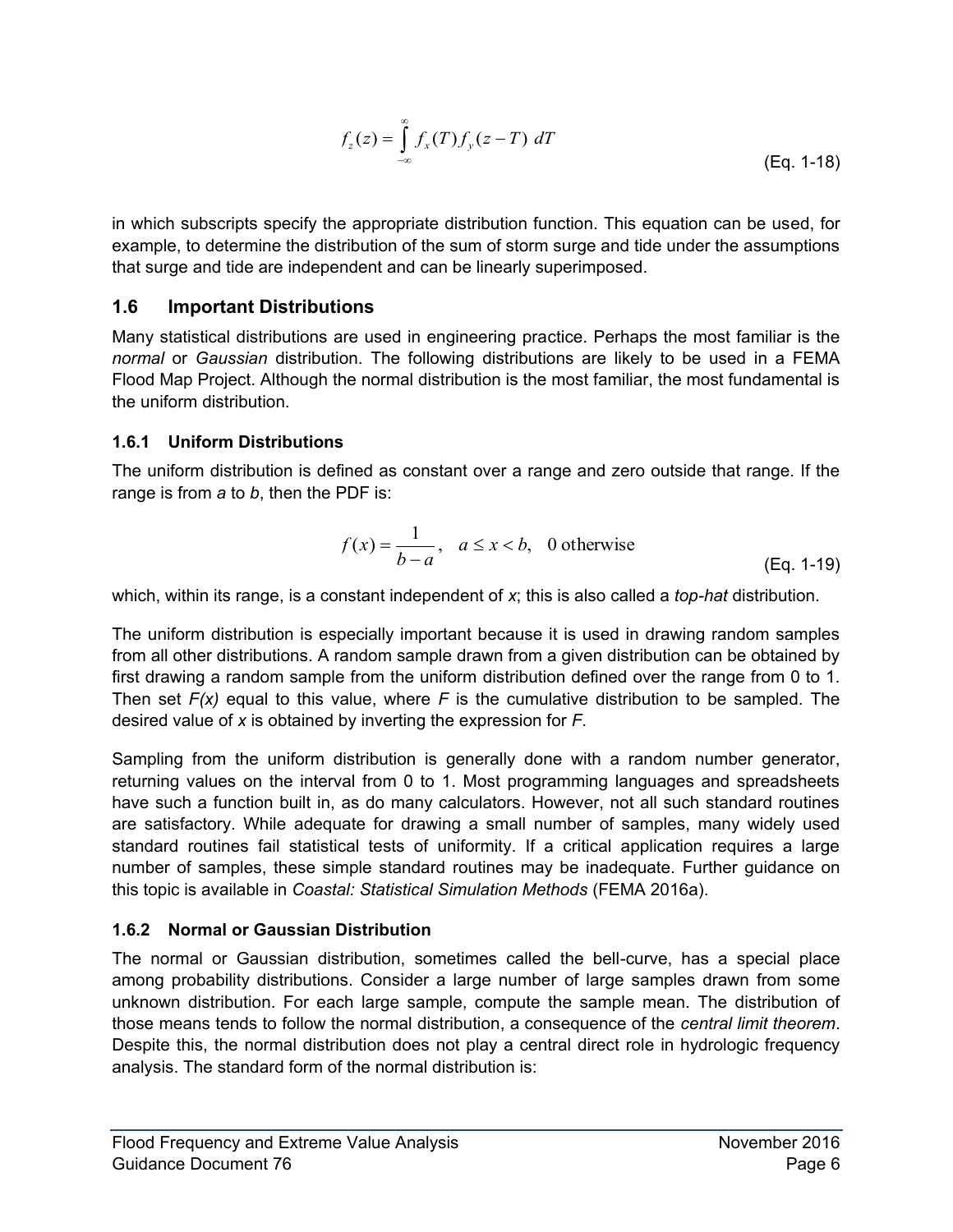$$
f(x) = \frac{1}{\sigma(2\pi)^{1/2}} e^{-\frac{(x-\mu)^2}{2\sigma^2}}
$$
  

$$
F(x) = \frac{1}{2} + \frac{1}{2} \operatorname{erf}(\frac{x-\mu}{\sqrt{2}\sigma})
$$
 (Eq. 1-20)

#### **1.6.3 Rayleigh Distribution**

The Rayleigh distribution is important in the theory of random wind waves. Unlike many distributions, it has some basis in theory; Longuet-Higgins (1952) showed that with reasonable assumptions for a narrow banded wave spectrum, the distribution of wave height will be Rayleigh. The standard form of the distribution is:

$$
f(x) = \frac{x}{b^2} e^{-\frac{x^2}{2b^2}}
$$
  

$$
F(x) = 1 - e^{-\frac{x^2}{2b^2}}
$$
 (Eq. 1-21)

The range of x is positive, and the scale parameter  $b > 0$ . In water wave applications,  $2b^2$  equals the mean square wave height. The mean and variance of the distribution are respectively given by:

$$
\mu = b \sqrt{\frac{\pi}{2}}
$$
  

$$
\sigma^2 = b^2 (2 - \frac{\pi}{2})
$$
 (Eq. 1-22)

The skew and kurtosis of the Rayleigh distribution are constants (approximately 0.63 and 3.25, respectively) but are of little interest in extreme value analysis for flooding.

An application of the Rayleigh distribution in coastal flood studies is the estimation of the 2 percent-annual-chance runup level, given the mean level computed by the RUNUP 2.0 program. There is empirical evidence that the runup is Rayleigh distributed so that the ratio between the 2-percent and 50-percent runup levels can be computed from Equation 1-21.

#### **1.6.4 Extreme Value Distribution**

*Extreme value distributions* are recognized as having some theoretical justification and are therefore most appropriate for extreme value analyses. Among the well-known extreme value distributions are the *Gumbel* distribution and the *Weibull* distribution. Both of these are candidates for FEMA Flood Map Project applications and have been widely used with success in similar applications. Significantly, these distributions (and others, including the Rayleigh) are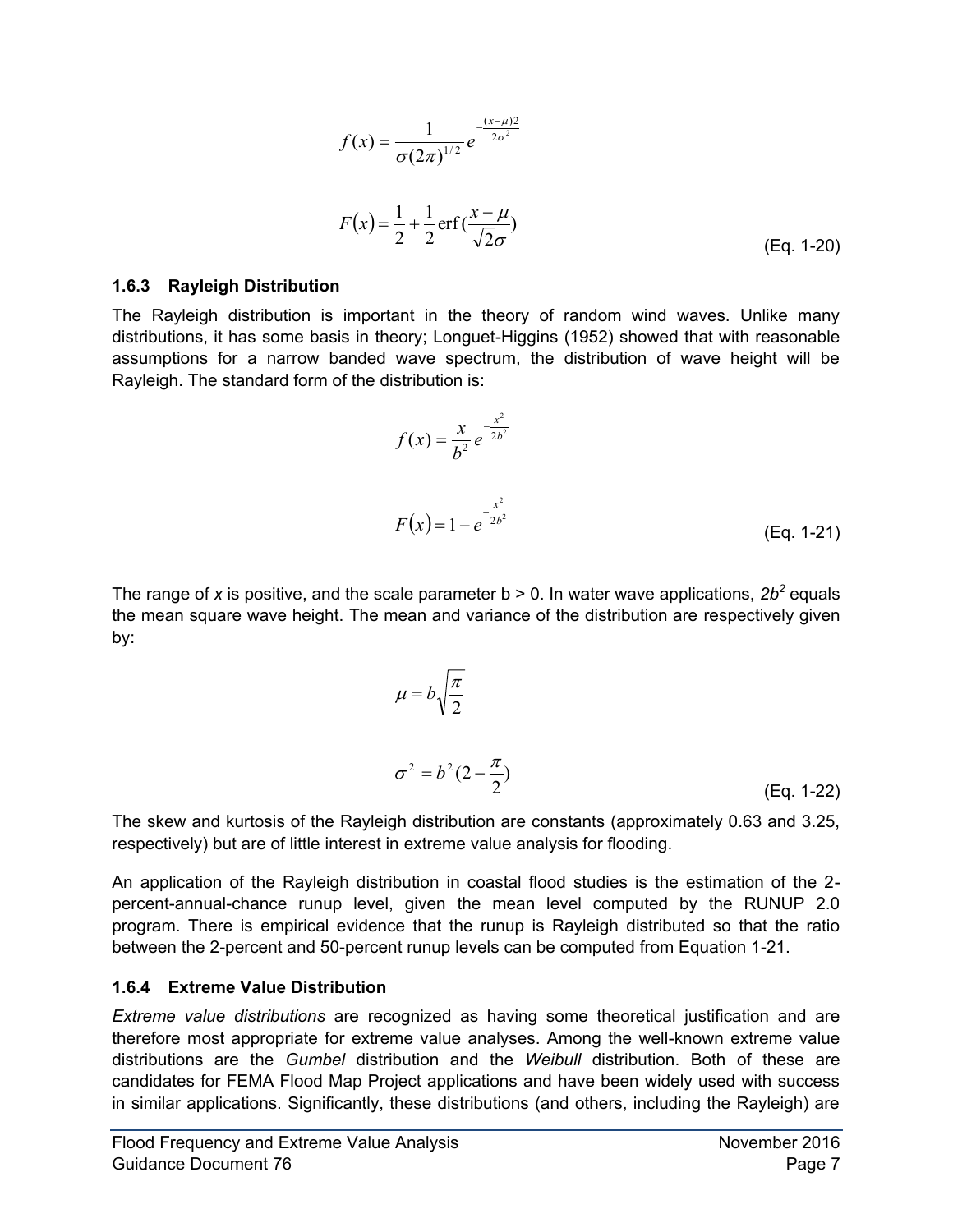subsumed under a more general distribution, the *generalized extreme value* (GEV) distribution, given by:

y:  
\n
$$
f(x) = \frac{1}{b} \left\{ 1 + c \left( \frac{x - a}{b} \right) \right\}^{\frac{1}{c} - 1} e^{-(1 + c(x - a)/b)^{-1/c}}
$$
\nfor  $-\infty < x \le a - \frac{b}{c}$  with  $c < 0$  and  $a - \frac{b}{c} \le x < \infty$  with  $c > 0$   
\n
$$
f(x) = \frac{1}{b} e^{-e^{-(x - a)/b}} e^{-(x - a)/b}
$$
\nfor  $-\infty \le x < \infty$  with  $c = 0$  (Eq. 1-23)

The cumulative distribution is given by the expressions:  
\n
$$
F(x) = e^{-(1+c(x-a)/b)^{-1/c}}
$$
\nfor  $-\infty < x \le a - \frac{b}{c}$  with  $c < 0$  and  $a - \frac{b}{c} \le x < \infty$  with  $c > 0$   
\n
$$
F(x) = e^{-e^{-(x-a)/b}}
$$
\n
$$
-\infty \le x < \infty
$$
\nwith  $c = 0$  (Eq. 1-24)

In these expressions, *a*, *b*, and *c* are the *location*, *scale*, and *shape* factors, respectively. This distribution includes the *Frechet* (Type 2) distribution for *c* > 0 and the Weibull (Type 3) distribution for *c* < 0. If the limit of the exponent of the exponential in the first forms of these distributions is taken as *c* goes to 0, then the simpler second forms are obtained, corresponding to the Gumbel (Type 1) distribution. Note that the Rayleigh distribution is a special case of the Weibull distribution and so is also encompassed by the GEV distribution.

The special significance of the members of the extreme value family is that they describe the distributions of the extremes drawn from other distributions. That is, given a large number of samples drawn from an unknown distribution, the extremes of those samples tend to follow one of the three types of extreme value distributions, all incorporated in the GEV distribution. This is analogous to the important property of the normal distribution that the means of samples drawn from other distributions tend to follow the normal distribution. If a year of water levels is considered to be a sample, then the annual maximum, or the largest value in the sample, is an extreme and may tend to be distributed according to the statistics of extremes.

## **1.6.5 Pareto Distribution**

If for some unknown distribution the sample extremes are distributed according to the GEV distribution, then the set of sample values exceeding some high threshold tends to follow the Pareto distribution. Consequently, the GEV and Pareto distributions are closely related in a dual manner. The Pareto distribution is given by: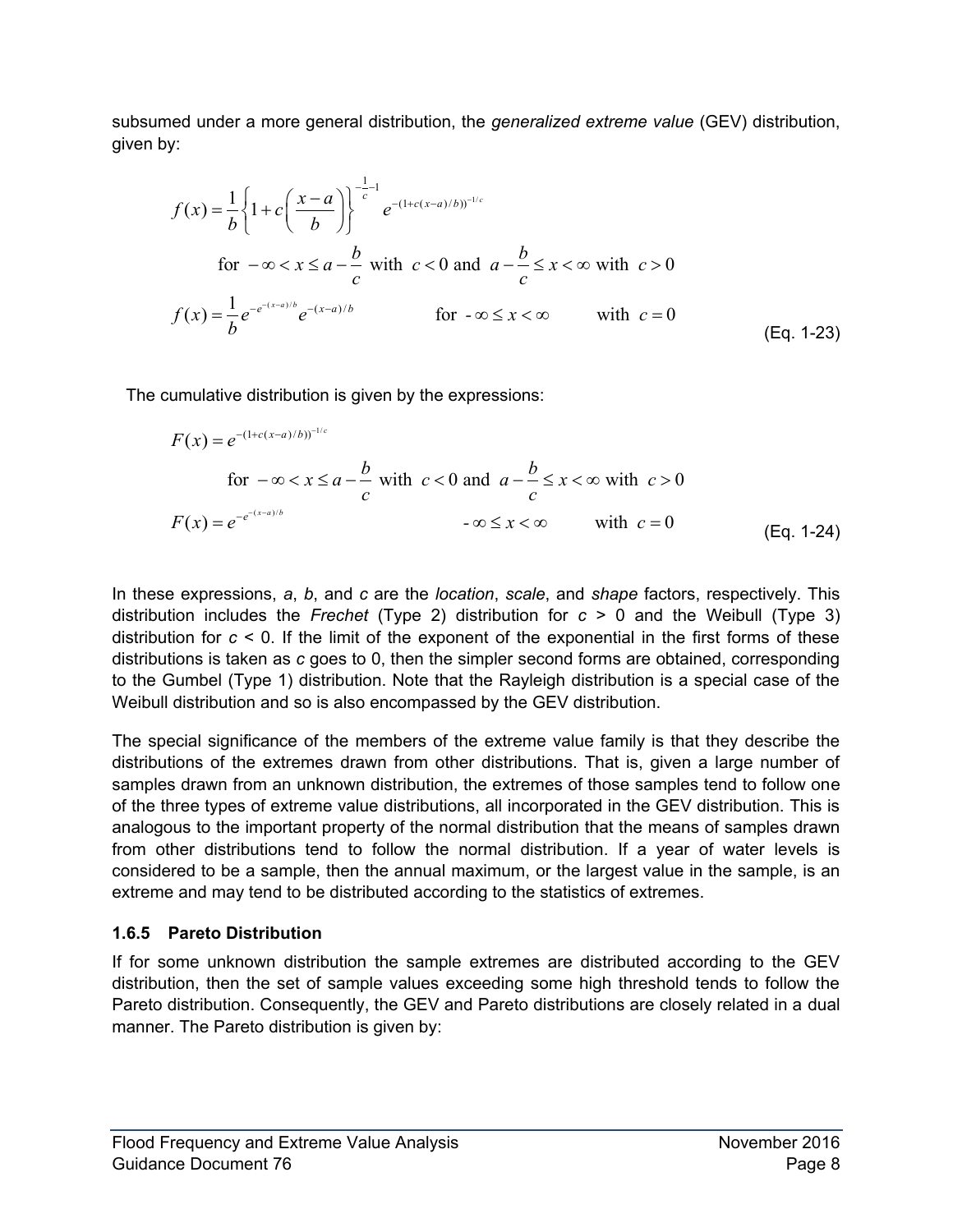$$
F(y) = 1 - \left(1 + \frac{cy}{\cancel{b}q}\right)^{-1/c} \quad \text{for} \quad y = x - u
$$
\nwith\n
$$
\cancel{b} \triangleq b + (u - a) \quad (\text{Eq. 1-25})
$$

where *u* is the selected threshold. In the limit as *c* goes to zero, this reduces to the simple expression:

$$
F(y) = 1 - e^{-y/\beta'}
$$
 for  $y > 0$  (Eq. 1-26)

The Pareto distribution was developed to capture tails of observed data. For example, the surge elevations associated with a single Category 5 hurricane within a record where most observed surges are from tropical storms represents a tail that other distributions fail to model.

#### **1.6.6 Poisson Distribution**

The Poisson distribution  $-$  a discrete distribution  $-$  is especially important in some applications, because it describes a process in which events occur at a known average rate but with no memory of the last occurrence. Examples include such processes as radioactive decay and, of interest here, might include the number of hurricanes occurring in a year at some site. If hurricanes occur at some long-term average rate (storms per year at the site), and if the occurrence of one storm is independent of any other occurrence, then the process may be well described by a Poisson distribution, which is given by:

$$
f(k:\lambda) = \frac{e^{-\lambda}\lambda^k}{k!}
$$
 (Eq. 1-27)

where *f* is the probability of experiencing exactly *k* occurrences in an interval if *λ* is the number expected to occur in that interval, equal to the interval length multiplied by the average rate. The Poisson distribution is important in coastal applications of the Empirical Simulation Technique (EST) method for estimation of surge frequency. Guidance on the EST method is available in *Coastal: Statistical Simulation Methods* (FEMA 2016a).

## <span id="page-12-0"></span>**2.0 Data Sample and Estimation of Parameters**

Several methods of estimating the best values of distribution parameters have been widely used. The most frequent are the methods of plotting positions, moments, and maximum likelihood. The methods discussed here are limited to point-site estimates. If statistically similar data are available from other sites, then it may be possible to improve the parameter estimate through the method of *regional frequency analysis*; see Hosking and Wallis (1997) for information on this method. Note that the word *regional* is used to describe the geophysical boundaries which do not necessarily following jurisdictional boundaries (e.g. FEMA Regions).

## <span id="page-12-1"></span>**2.1 Plotting Positions**

Widely used in older hydrologic applications, the method of plotting positions is based on first creating a visualization of the sample distribution and then performing a curve-fit between the chosen distribution and the sample. However, the sample consists only of the process variable; there are no associated quantiles, and so it is not clear how a plot of the sample distribution is to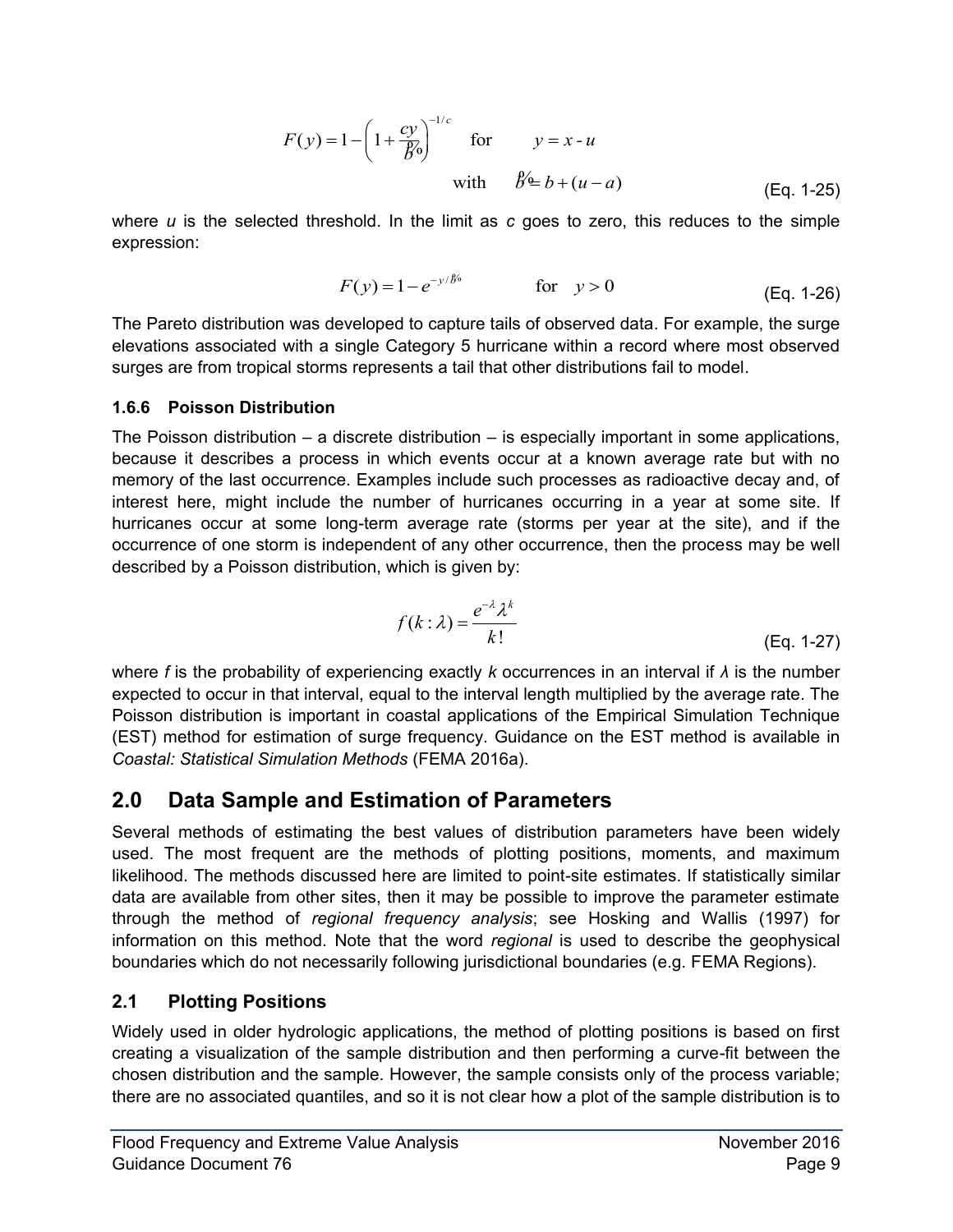be constructed. The simplest approach is to rank-order the sample values from smallest to largest and to assume that the value of *F* appropriate to a value is equal to its fractional position in this ranked list, *R/N*, where *R* is the value's rank from 1 to *N*. Then, the smallest observation is assigned *plotting position 1/N*, and the largest is assigned *N/N=1*. This is clearly unsatisfactory at the upper end because instances larger than the largest observed in the sample can occur. A more satisfactory and widely used plotting position expression is *R/(N+1)*, which leaves some room above the largest observation for the occurrence of still larger elevations. A number of such plotting position formulas is encountered in practice, most involving the addition of constants to the numerator and denominator, *(R+a)/(N+b)*, in an effort to produce improved estimates at the tails of specific distributions.

Given a plot produced in this way, one might simply draw a smooth curve through the points and visually extend it to the recurrence intervals of interest. This constitutes an entirely empirical approach and is sometimes made easier by using a transformed scale for the cumulative frequency to construct the plot. The simplest such transformation is to plot the logarithm of the cumulative frequency, which flattens the curve and makes extrapolation easier.

A second approach would be to choose a distribution type and adjust its free parameters so that a plot of the distribution matches the plot of the sample. This is commonly done by leastsquares fitting. Fitting by eye is also possible if an appropriate *probability paper* is adopted, on which the transformed axis is not logarithmic but is transformed in such a way that the corresponding distribution plots as a straight line; however, this cannot be done for all distributions.

These simple methods based on plotting positions, although widely used, are problematic. Two fundamental difficulties with the methods are seldom addressed. First, it is inherent in the methods that each of N quantile bins of the distribution is occupied by one and only one sample point, an extremely unlikely outcome. Second, when a least-squares fit is made for an analytical distribution form, the error being minimized is taken as the difference between the sample value and the distribution value, whereas the true error is not in the value but in its frequency position.

## <span id="page-13-0"></span>**2.2 Methods of Moments: Conventional Moments**

An alternate method that does not rely upon visualization of the empirical distribution is the method of moments, of which there are several forms. The methodology is to equate the sample moments and the distribution moments and to solve the resulting set of equations for the distribution parameters. That is, the sample moments are simple functions of the sample points, as in Section [1.2.](#page-5-0) Similarly, it may be possible to express the corresponding moments of an analytical distribution as functions of the several parameters of the distribution. If this can be done, then empirical estimates of those parameters can be obtained by equating the expressions to the sample values.

## <span id="page-13-1"></span>**2.3 Method of Moments: Probability-weighted Moments and Linear Moments**

Various versions of the method of moments overcome certain difficulties inherent in conventional methods of moments. For example, simple moments may not exist for a given distribution or may not exist for all values of the parameters. Higher sample moments may not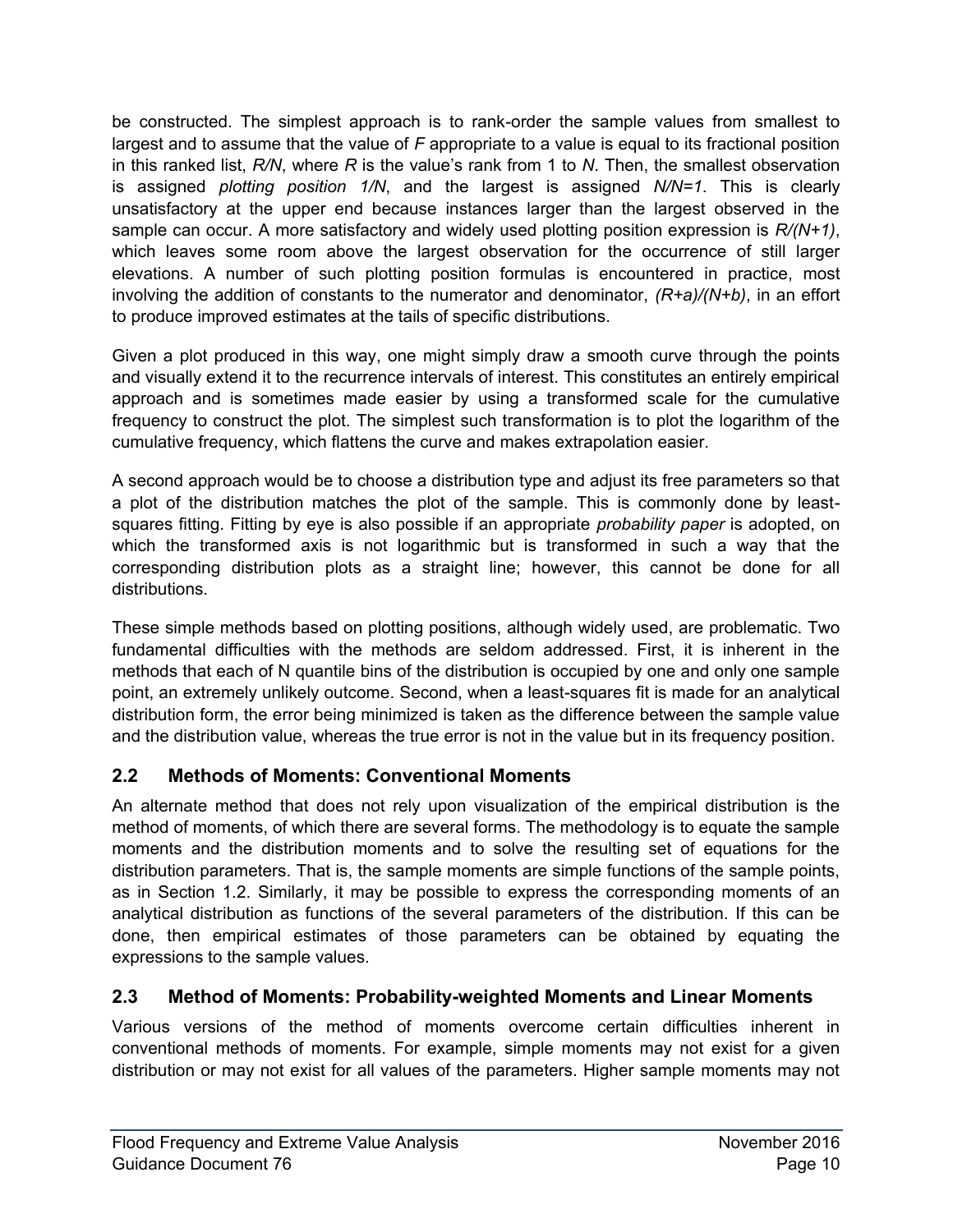be able to adopt the full range of possible values; for example, the sample kurtosis is constrained algebraically by the sample size.

Alternate moment-based approaches have been developed, including probability-weighted moments and the newer method of linear moments, or L-moments. L-moments consist of simple linear combinations of the sample values that convey much the same information as true moments: location, scale, shape, and those of higher order. However, being linear combinations they have certain desirable properties that make them preferable to normal moments. The theory of L-moments and their application to frequency analysis has been developed by Hosking; see, for example, Hosking and Wallis (1997).

### <span id="page-14-0"></span>**2.4 Maximum Likelihood Method**

A method based on an entirely different idea is the method of maximum likelihood. Maximum likelihood estimates are preferred because they commonly show less bias than other methods and are also conceptually appealing. However, they usually require iterative calculations to locate the optimum parameters, and a maximum likelihood estimate may not exist for all distributions or for all values of the parameters for a particular distribution. If the Mapping Partner considers alternate distributions or fitting methods, the likelihood of each fit can still be computed using the equations given above even if the fit was not determined using the maximum likelihood method. The distribution with the greatest likelihood of having described the sample could then be chosen.

Consider an observation, *x*, obtained from the density distribution *f(x)*. The probability of obtaining a value close to *x*, say within the small range *dx* around *x*, is *f(x) dx*, which is proportional to *f(x)*. Then, the *posterior* probability of having obtained the entire sample of *N* points is assumed to be proportional to the product of the individual probabilities estimated in this way, in consequence of Equation 1-5. This product is called the *likelihood* of the sample, given the assumed distribution:

$$
L = \prod_{1}^{N} f(x_i)
$$
 (Eq. 2-1)

It is more common to work with the logarithm of this equation, which is the *log-likelihood*, *LL*, given by:

$$
LL = \sum_{1}^{N} \log f(x_i)
$$
 (Eq. 2-2)

The primary use of the maximum likelihood method is to determine the distribution parameters that maximize the likelihood of the given sample. Because the logarithm is a monotonic function, maximizing the likelihood is equivalent to maximizing the log-likelihood. Note that because *f(x)* is always less than one, all terms of the sum for *LL* are negative; consequently, larger loglikelihoods are associated with smaller numerical values.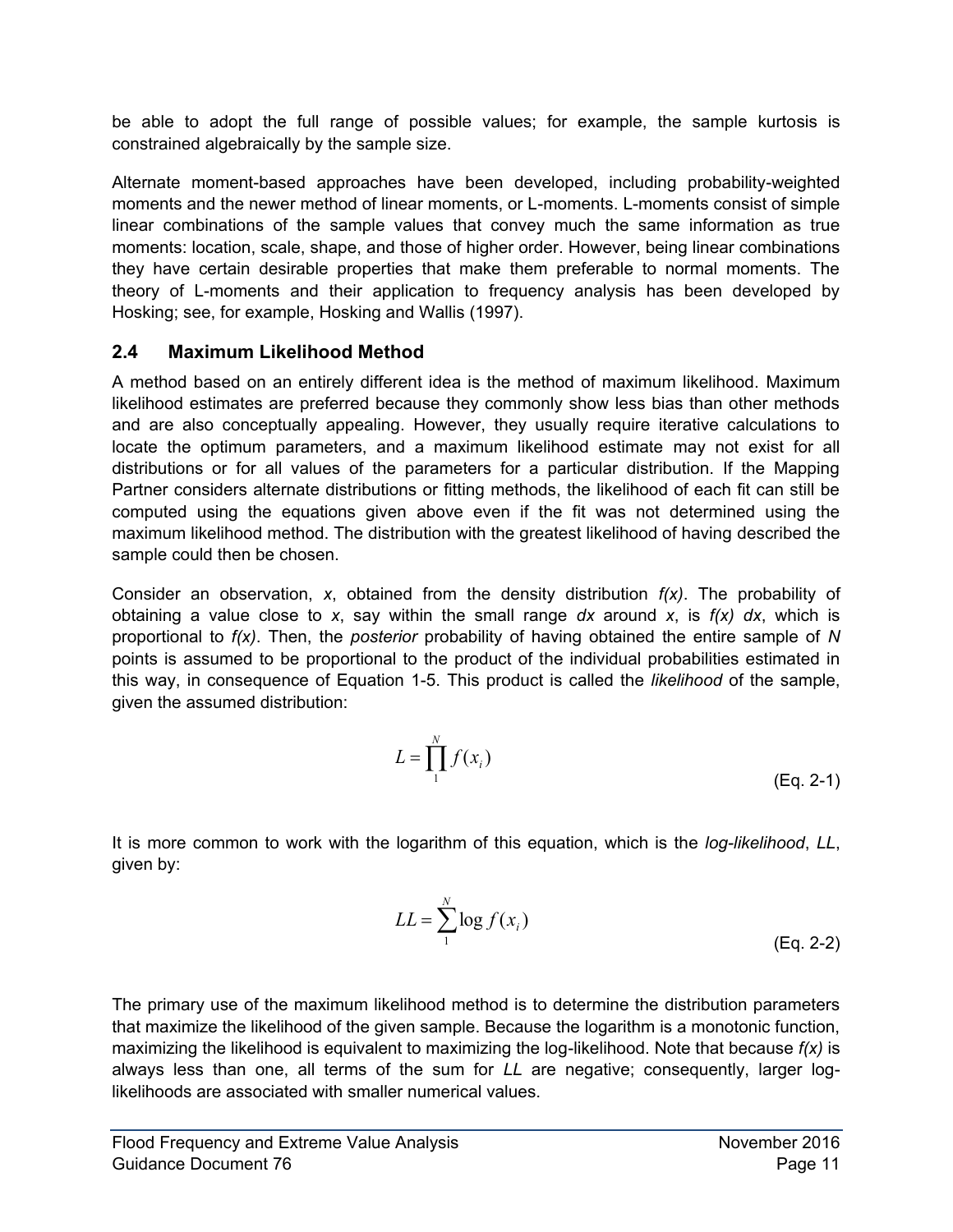## <span id="page-15-0"></span>**3.0 Extreme Value Analysis in a Flood Insurance Study (FIS) FEMA Flood Map Project**

For FEMA Flood Map Project extreme value analysis, the Mapping Partner may adopt the annual maxima of the data series (runup, stillwater elevation [SWEL], and other factors pertinent to coastal flooding) as the appropriate data sample. Also acceptable is the peak-over-threshold (POT) approach, fitting all observations that exceed an appropriately high threshold to the generalized Pareto distribution. Further discussion of the POT approach can be found in references such as Coles (2001).

## <span id="page-15-1"></span>**3.1 Atlantic, Gulf and Pacific Regions**

The normal approach for the Atlantic, Gulf, and Pacific regions has been to fit the GEV distribution to the data sample using the method of maximum likelihood. The Mapping Partner can also consider distributions other than the GEV for use with the annual series. However, the final distribution selected to estimate the base flood level should be based on the total estimated likelihood of the sample. In the event that methods involve different numbers of points (e.g., POT vs. annual maxima), the comparison might be made on the basis of average likelihood per sample point.

## <span id="page-15-2"></span>**3.2 Great Lakes Region**

The Great Lakes region has applied a method of deriving probability distributions for storm responses such as stillwater level or total water level (which includes wave runup) by sampling across the record of lake level observations. Melby et al. (2012) and Nadal-Caraballo et al. (2012) describe application of the POT/Generalized Pareto Distribution (GPD) method to Great Lakes storm responses in detail. Extreme value theory suggests that the Partial Duration Series determined from the POT method should conform to the GPD not the GEV distribution. The goodness of fit is evaluated using both the CDF and a quantile-quantile (Q-Q) analysis of storm responses.

A critical issue on the Great Lakes in developing a storm sampling approach is whether the events that end up being sampled as part of the composite storm set are representative of the entire record length, in terms of the distribution of mean lake levels. Thus selection of a storm set that accurately describes extremal water-level statistics everywhere within the lake must be done judiciously in order to minimize the storm sample size but accurately reflect the extremal water-level distributions everywhere along the lake shoreline. Selection of an appropriate but smaller composite storm sample can be achieved through analysis and comparison of waterlevel probability distributions derived from various composite storm sets and a much larger full storm set. The Mapping Partner should conduct a lake-specific analysis to determine the appropriate ratio of water level to wave events within the composite storm set to adequately represent the storm conditions that cause extreme flood hazard responses. The following steps for storm selection are recommended:

1. Determine the number of storms necessary for the composite storm set to adequately represent storm conditions and responses throughout the lake (See Nadal-Caraballo, 2012).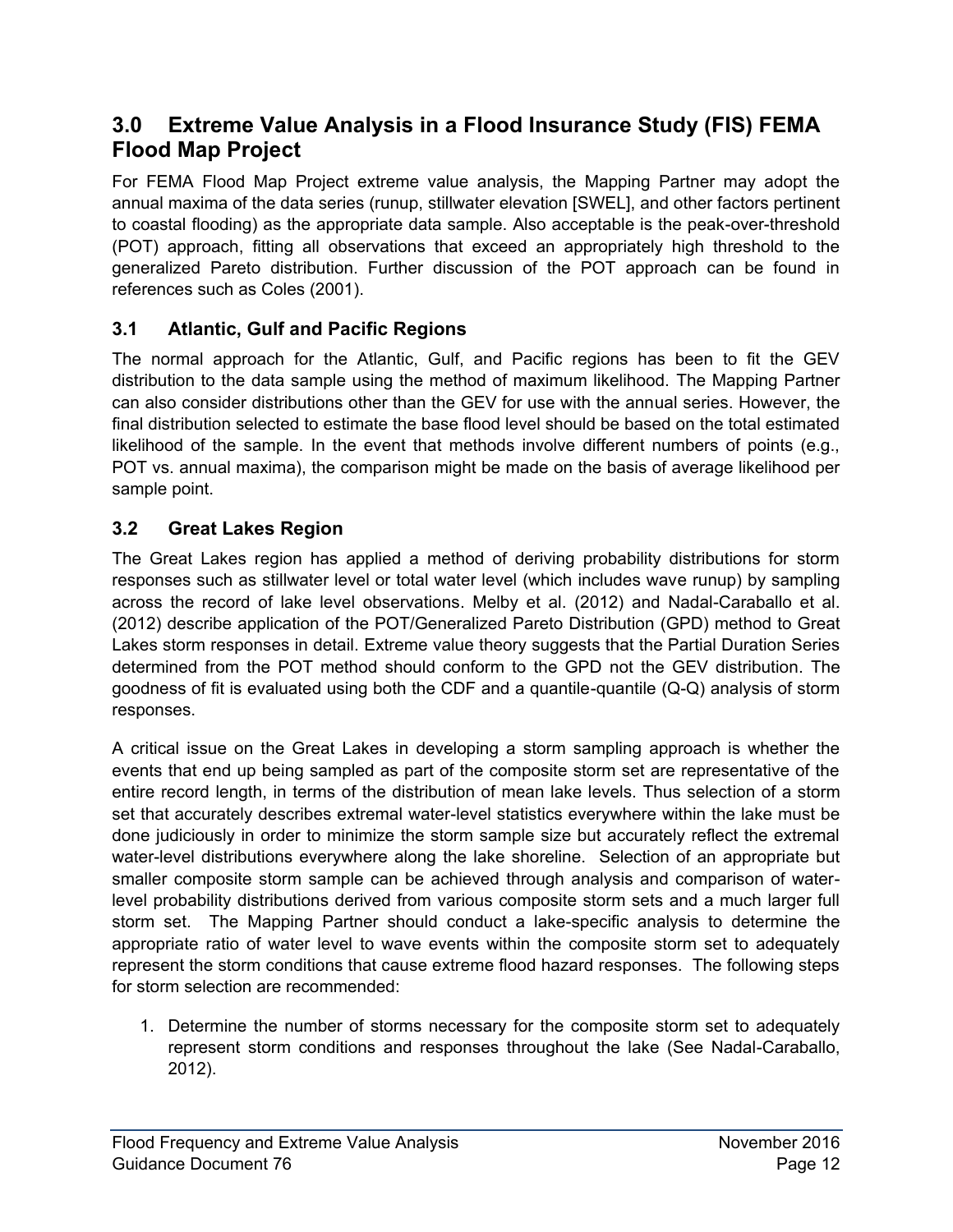- 2. Identify storms having the highest peak storm surge. This would typically be done using NOAA water-level measurements from all available sites and over the full record length. Rank storms based on magnitude of peak surge at each site.
- 3. Identify storms having highest peak wave height. This would typically be done using measured data, hindcasts, or surrogate wave calculations at spatially distributed sites. Rank storms based on magnitude of peak significant wave height.
- 4. Select a sufficient number of the highest ranked surge and wave events at each location such that the total number of storms is greater than the previously determined composite storm set size. This sample will be further reduced through screening to achieve the target composite storm set size.
- 5. Screen the storm set to eliminate duplicate storms. If storms are duplicates, reject duplicate event (or events) with the lowest site-specific rank and include the next largest event at that site.
- 6. Balance the number of storms selected for each site to maximize consistency in geographical and temporal coverage of selected storms; define an initial set with a sufficient number of storms as previously determined with an appropriate ratio of wave height dominated events and storm surge events. For Lake Michigan, the appropriate ratio was determined to be roughly 50 percent based on maximum wave height, and 50 percent based on peak storm surge (See Nadal-Caraballo, 2012).
- 7. Ice screening may then be required if ice processes prevented flooding for the selected events. Data and basic process knowledge of ice cover influences on flooding are limited. Therefore, the ice screening must be done with caution. Using regional ice maps nearest the time of each storm, determine if shore fast ice has the potential to block waves. If a storm in the initial set is a low-ranked surge event and waves are blocked due to ice coverage, consider it as a candidate to remove.

## <span id="page-16-0"></span>**4.0 1-Percent-Annual-Chance Stillwater Levels**

Stillwater is the coastal water level in response to tidal and meteorological forcing in the absence of wave energy. Generally speaking, there are two distinct stillwater components: astronomic tide and storm surge (wind and pressure setup). Runoff from rainfall represents an additional meteorological contribution to stillwater in some sheltered water bodies. More specifically, increased water levels near the mouth of tidal rivers may occur where fluvial flood waters interact with coastal tides and surge. Consequently, the rainfall runoff excess elevation may need to be considered as a third contributor to coastal stillwater elevation.

## <span id="page-16-1"></span>**4.1 Tide Statistics**

The astronomic tide is a deterministic process. Consequently, tide statistics can be generated directly from the local tidal constituents. One simple way to do this is to sample the predicted tide at random times throughout the tidal epoch. Alternatively, predictions can be used to obtain highs and lows from which corresponding statistics can be derived. It is noted that the maximum possible tide is given simply by the sum of the amplitudes of the tidal constituents.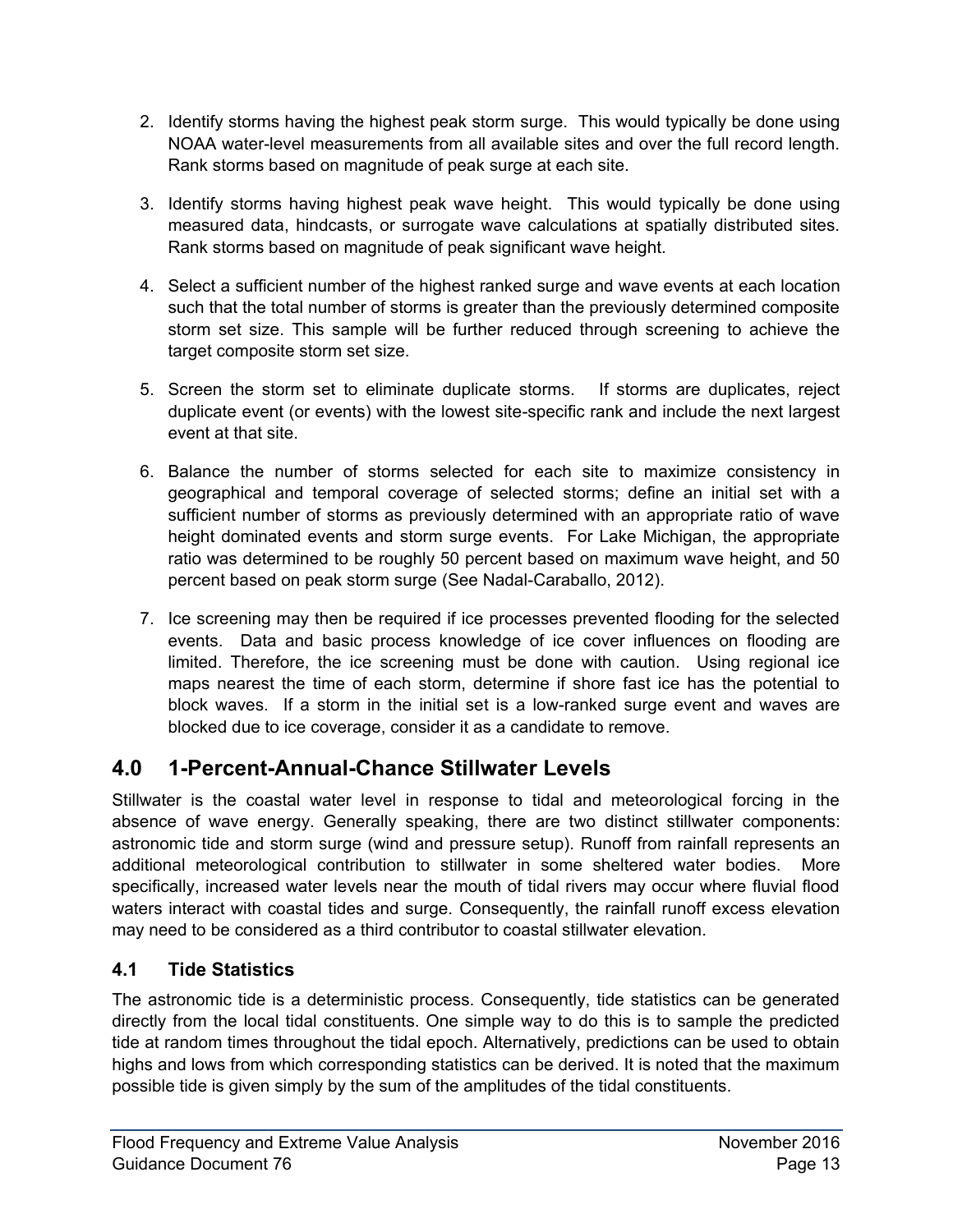## <span id="page-17-0"></span>**4.2 Surge Statistics**

The development of surge statistics can be approached in two general ways. First, if sufficient data are available from tide gage records, the non-tidal residual can be computed by subtracting the predicted astronomical tide from the observed water levels. Annual peak residuals or peaks over threshold values for the period of record can be fit to a GEV or other appropriate distribution using the method of maximum likelihood (or an alternate acceptable method). The Mapping Partner should keep in mind that the 1-percent level determined in this way will include the contributions of all mean water components affecting the gage, which may include both static wave setup (to the degree it exists at the gage site) and riverine rainfall runoff.

The second way in which 1-percent surge levels are determined is through numerical modeling of surge elevation using 1-D or 2-D models combined with a statistical model relating the surge simulations to storm frequency and storm parameter distributions. *Coastal: Statistical Simulation Methods* (FEMA 2016a) contains detailed guidance on the statistical models for use in determining surge statistics from model simulations.

## <span id="page-17-1"></span>**4.3 Combined Effects: Surge Plus Tide**

There are several ways to consider the effects of storm surge and tides to arrive at the 1 percent-annual-chance flood. First, if the surge and tide can be assumed to combine linearly (that is, neither is physically altered to an important degree by the presence of the other), then the simplest method is to simply add them together. If a surge episode – such as a northeaster – is of relatively long duration compared with a tidal cycle, then high tide will be certain to occur at some time for which the surge is near its peak, and a simple sum of amplitudes may be sufficiently accurate.

However, if the surge duration is short – such as may be typical for hurricanes in northern latitudes – this approximation is inadequate. The next simplest assumption, still assuming linear superposition, is based on the fact that the PDF for a sinusoid is largest at its extrema – tide is generally near a local high water, or near a local low water, and spends more time near those values than in between. It may be reasonable, then, to assume that the peak surge occurs with equal probability near a high tide or near a low tide, taking mean high and mean low as representative values. Each of the corresponding elevation sums would be assigned 50 percent of the rate associated with the particular storm (as if each storm were to occur twice, once at high tide and once at low tide), and the frequency analysis would proceed with these divided rates.

A slightly more complex approach but still assuming physical independence, is based on the convolution method mentioned in Section 1.6. In this method, the PDFs for both tide and surge without tide are used. If the probability density of the tide level *Z* is denoted by  $p_T(Z)$  and the probability density of the surge level is  $p<sub>S</sub>(Z)$ , then the probability density of the sum of the two is given by:

$$
p(Z) = \int_{-\infty}^{\infty} p_T(T) p_S(Z - T) \, dT = \int_{-\infty}^{\infty} p_T(Z - S) p_S(S) \, dS
$$
\n(Eq. 4-1)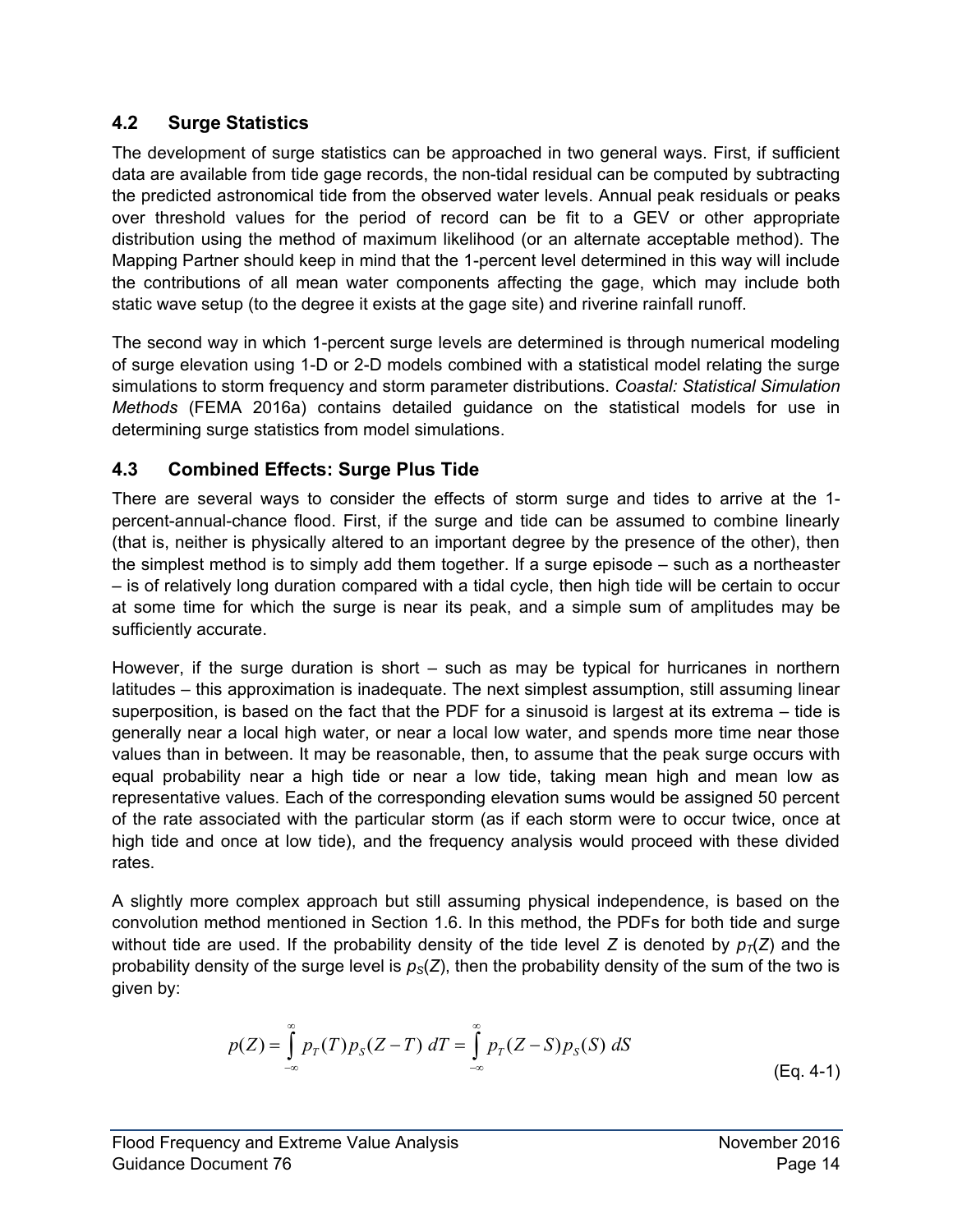where the indicated integrations are over all tide and surge levels.

In some cases, however, the essential assumption that the tide and surge can be linearly added is not satisfied. In shallow water areas extending a large distance inland, the enhanced depth associated with tide (or surge) affects the propagation and transformation of the surge (or tide). That is, there is a nonlinear hydrodynamic interaction between the two. In such a case, more complex methods are required because the nonlinear interaction can only be accounted for by hydrodynamic considerations, not by any amount of purely statistical effort. For more information related to applying tides in storm surge modeling, please see *Coastal: Water Levels*  (FEMA 2016b) and the statistical approaches are in *Coastal: Statistical Simulation Methods* (FEMA 2016a).

## <span id="page-18-0"></span>**4.4 Combined Effects: Surge Plus Riverine Runoff**

The simplest assumption is to assume that the extreme levels from coastal and riverine processes are physically independent and are not concurrent. This assumption is acceptable if storms that produce extreme rainfall and runoff are not the same as the storms that produce the greatest storm surge. Furthermore, if a single storm produces both large surge and large runoff, the runoff may be significantly delayed by the time required for overland flow, causing the runoff elevation to peak after the storm surge. When there are particular storms and locations for which these assumptions are not true, care should be taken to evaluate if they strongly influence the final statistics.

The simplified procedure, assuming independence and non-concurrence, is straightforward, beginning with development of curves or tables for rate of occurrence vs. flood level for each flood source (riverine and coastal). Rate of occurrence can be assumed equal to the reciprocal of the recurrence interval, so the 100-year flood has a rate of occurrence of 0.01 times per year. This is numerically equal to what is more loosely called the *flood elevation probability*. Then one proceeds as follows at each point of interest, P, within the mixed surge/runoff tidal reach.

- 1. Select a flood level *Z* within the elevation range of interest at point P.
- 2. Determine the rates of occurrence *RP,R* (*Z*) and *RP,S* (*Z*) of rainfall runoff and storm surge elevations exceeding *Z* at site P (number of events per year).
- 3. Find the total rate  $R_{P,T}(Z) = R_{P,R}(Z) + R_{P,S}(Z)$  at which *Z* is exceeded at point P, irrespective of flood source.
- 4. Repeat steps (1) through (3) for the necessary range of flood elevations.
- 5. Plot the combined rates  $R_{P,T}$  (*Z*) vs *Z* and find  $Z_{P,100}$  by interpolation at  $R_{P,T}$   $\approx$  0.01.
- 6. Repeat steps (1) through (5) for a range of sites covering the length of the mixed tidal reach.
- 7. Construct the 1-percent-annual-chance composite profile passing through the several combined 1-percent-annual-chance elevation points and blending smoothly into the pure-riverine and pure-surge 1-percent-annual-chance profiles at the ends of the mixed reach.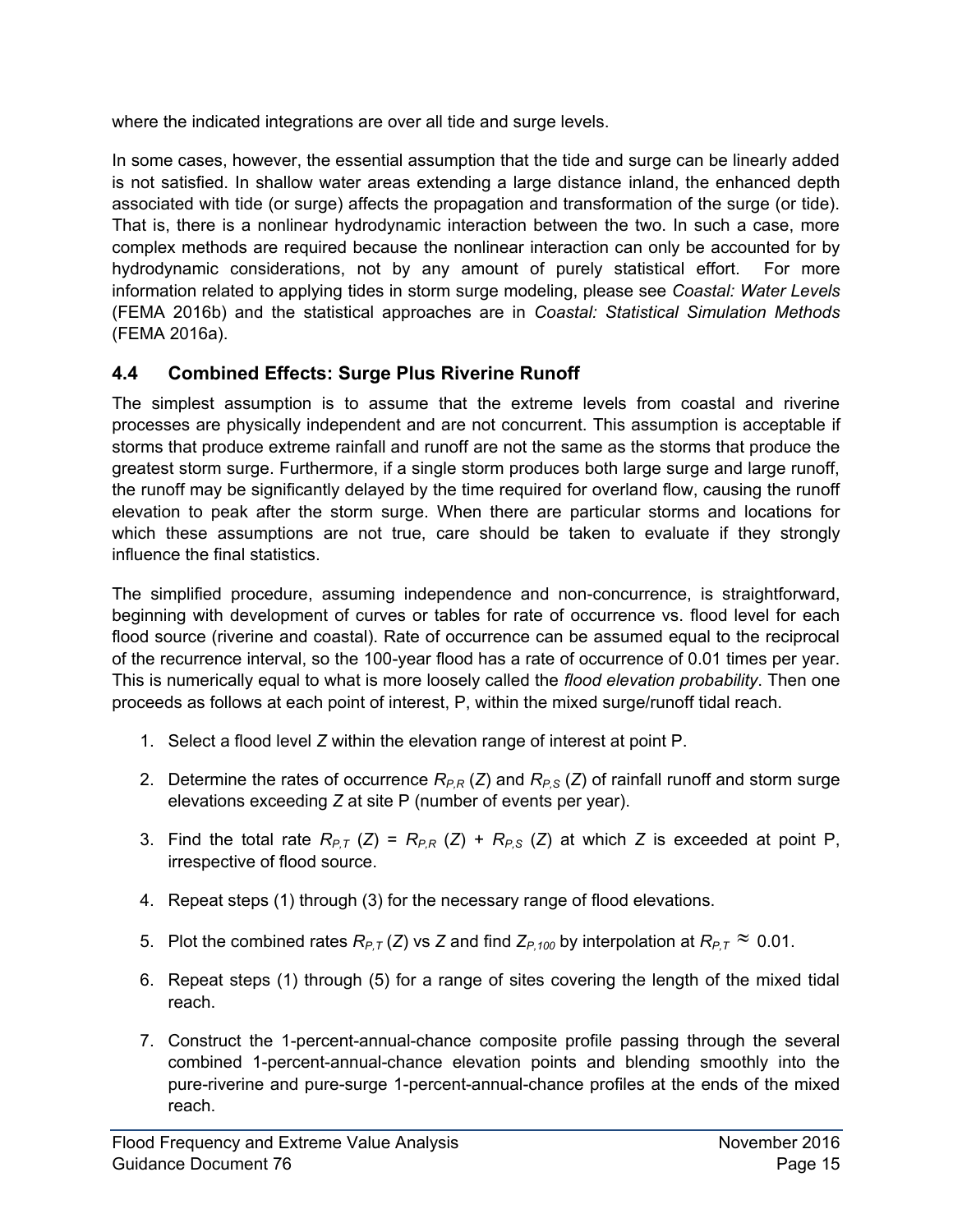The procedure is shown schematically in Figure 4-1 in which the combined curve has been constructed by addition of the rates at elevations of 6, 8, 10, and 12 feet. The entire procedure can be implemented in a simple hand calculator program, with the input at point P being the 10-, 2-, 1-, and 0.2-percent-annual-chance levels for both runoff and surge, as obtained from standard FIS report tables.



<span id="page-19-1"></span>**Figure 4.1 Schematic Illustration of Riverine and Surge Rate Combination** 

## <span id="page-19-0"></span>**5.0 Additional Resources**

The Mapping Partner may consult a large amount of literature on probability, statistics, and statistical hydrology. The following is a partial list of resources that might also be consulted for additional guidance:

## **Probability Theory:**

*An Introduction to Probability Theory and Its Applications, Third Edition*, William Feller, 1968 (two volumes). This is a classic reference for probability theory, with a large number of examples drawn from science and engineering.

*The Art of Probability for Scientists and Engineers*, Richard Hamming, 1991. Less comprehensive than Feller but provides clear insight into the conceptual basis of probability theory.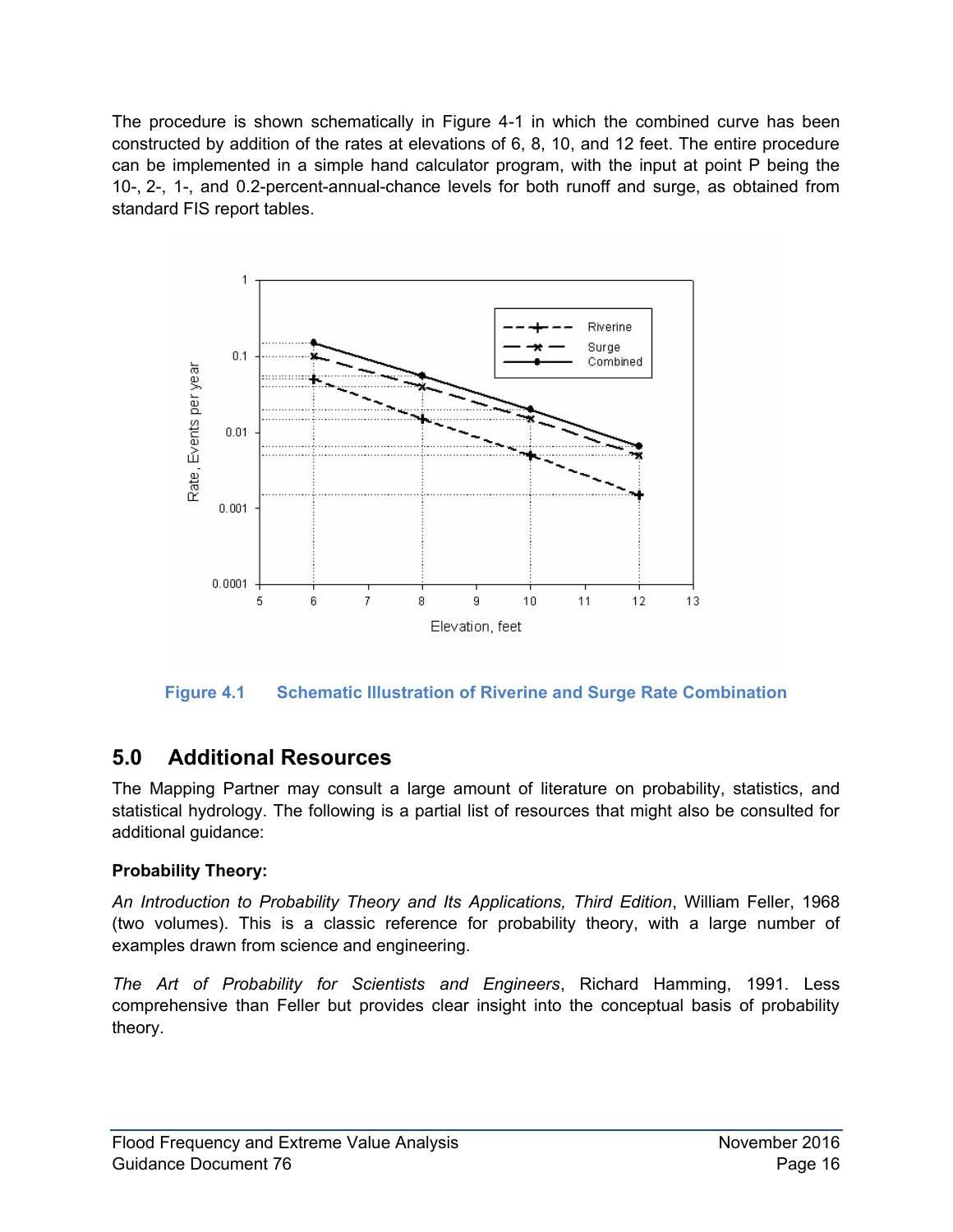#### **Statistical Distributions:**

*Statistics of Extremes*, E.J. Gumbel, 1958. A cornerstone reference for the theory of extreme value distributions.

*Extreme Value Distributions, Theory and Applications*, Samuel Kotz and Saralees Nadarajah, 2000. A more modern and exhaustive exposition.

*Statistical Distributions, Second Edition*, Merran Evans, Nicholas Hastings, and Brian Peacock, 1993. A useful compendium of distributions but lacking discussion of applications; a formulary.

*An Introduction to Statistical Modeling of Extreme Values*, Stuart Coles, 2001. A practical exposition of the art of modeling extremes, including numerous examples. Provides a good discussion of POT methods that can be consulted to supplement the annual maxima method.

#### **Statistical Hydrology:**

*Applied Hydrology*, Ven Te Chow, David Maidment, and Larry Hays, 1988. One of several standard texts with excellent chapters on hydrologic statistics and frequency analysis.

*Probability and Statistics in Hydrology*, Vujica Yevjevich, 1972. A specialized text with a lot of pertinent information for hydrologic applications.

#### **General:**

*Numerical Recipes, Second Edition*, William Press, Saul Teukolsky, William Vetterling, and Brian Flannery, 1992. A valuable and wide ranging survey of numerical methods and the ideas behind them. Excellent discussions of random numbers, the statistical description of data, and modeling of data, among much else. Includes well-crafted program subroutines; the book is available in separate editions, presenting routines in FORTRAN and C/C++.

#### **Software:**

Several open-source and commercial software packages provide tools to assist in the sorts of analyses discussed in this section. In particular, the S, S-PLUS, and R programming languages (commercial and open-source versions of a high-level statistical programming language) include comprehensive statistical tools. The R language package is available for free from the web site http://www.r-project.org/; several books discussing the use of R and S are available. Other wellknown software packages include *Mathematica*, *Matlab*, *SPSS*, and *SYSTAT*.

## <span id="page-20-0"></span>**6.0 Bibliography**

Coles, Stuart. 2001. *An Introduction to Statistical Modeling of Extreme Values*. Springer, London, U.K.

Federal Emergency Management Agency. 2016a. *Coastal: Statistical Simulation Methods*. Washington, D.C.

Federal Emergency Management Agency. 2016b. *Coastal: Water Levels*. Washington, D.C.